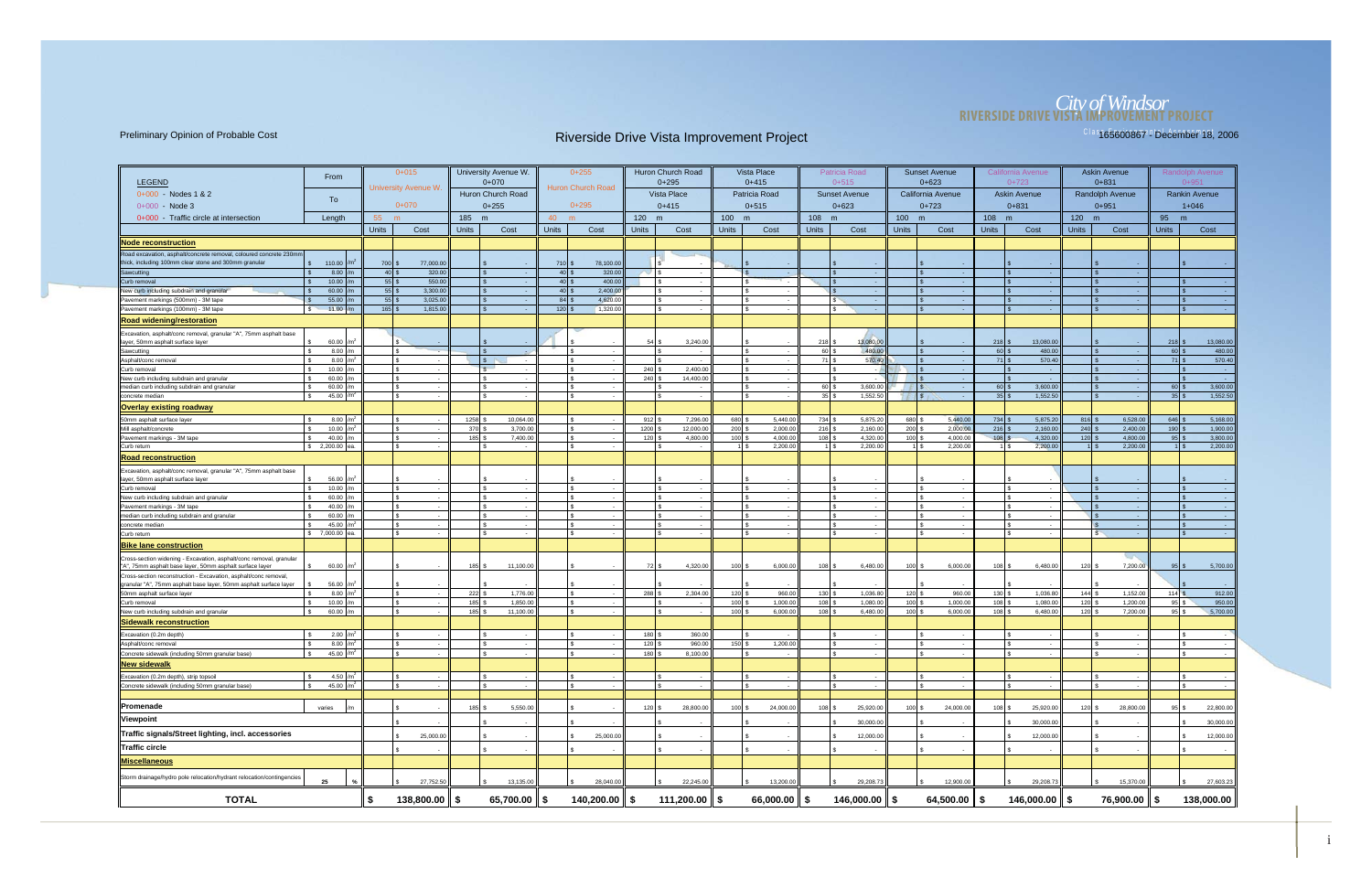# *City of Windsor* **RIVERSIDE DRIVE VISTA IMPROVEMENT PROJECT**

|                                                                                                                                       |                           |                                | <b>Rankin Avenue</b> |                           | $1+117$                     |              | <b>Bridge Street</b>   |                    | $1 + 378$              |              | <b>Campbell Avenue</b>   |              | <b>McEwan Avenue</b>     |                                   | <b>Curry Avenue</b>                   |                      | <b>McKay Avenue</b>   |                    | $1+782$              |                      | <b>Cameron Avenue</b>              |
|---------------------------------------------------------------------------------------------------------------------------------------|---------------------------|--------------------------------|----------------------|---------------------------|-----------------------------|--------------|------------------------|--------------------|------------------------|--------------|--------------------------|--------------|--------------------------|-----------------------------------|---------------------------------------|----------------------|-----------------------|--------------------|----------------------|----------------------|------------------------------------|
| <b>LEGEND</b>                                                                                                                         | From                      |                                | $1 + 046$            |                           | <b>Ernest Atkinson Park</b> |              | $1 + 213$              |                    |                        |              | $1+403$                  |              | $1 + 511$                |                                   | $1+607$                               |                      | $1 + 698$             |                    |                      |                      | $1 + 807$                          |
| $0+000$ - Nodes 1 & 2                                                                                                                 |                           |                                | <b>Bridge Street</b> |                           | crosswalk                   |              | <b>Campbell Avenue</b> |                    | <b>Campbell Avenue</b> |              | <b>McEwan Avenue</b>     |              | <b>Curry Avenue</b>      |                                   | <b>McKay Avenue</b>                   |                      | <b>Cameron Avenue</b> |                    | Cameron Avenue       |                      | <b>Elm Street</b>                  |
| $0+000$ - Node 3                                                                                                                      | To                        |                                | $1 + 213$            |                           | $1+125$                     |              | $1 + 378$              |                    | $1+403$                |              | $1 + 511$                |              | $1+607$                  |                                   | $1 + 698$                             |                      | $1 + 782$             |                    | $1+807$              |                      | $2 + 023$                          |
| 0+000 Traffic circle at intersection                                                                                                  | Length                    | 167<br>m                       |                      | 8                         | m                           | 165 m        |                        | 25                 | m                      | 108 m        |                          | 96           | m                        | 91 m                              |                                       | 84 m                 |                       | 25<br>m            |                      | 216 m                |                                    |
|                                                                                                                                       |                           | <b>Units</b>                   | Cost                 | <b>Units</b>              | Cost                        | <b>Units</b> | Cost                   | <b>Units</b>       | Cost                   | <b>Units</b> | Cost                     | <b>Units</b> | Cost                     | <b>Units</b>                      | Cost                                  | <b>Units</b>         | Cost                  | <b>Units</b>       | Cost                 | <b>Units</b>         | Cost                               |
|                                                                                                                                       |                           |                                |                      |                           |                             |              |                        |                    |                        |              |                          |              |                          |                                   |                                       |                      |                       |                    |                      |                      |                                    |
| <b>Node reconstruction</b><br>Road excavation, asphalt/concrete removal, coloured concrete 230mm                                      |                           |                                |                      |                           |                             |              |                        |                    |                        |              |                          |              |                          |                                   |                                       |                      |                       |                    |                      |                      |                                    |
| thick, including 100mm clear stone and 300mm granular                                                                                 | 110.00                    |                                |                      | $75$ \$                   | 8,250.00                    |              |                        | $307$ \$           | 33,770.00              |              |                          |              |                          |                                   |                                       |                      |                       | $315$ \$           | 34,650.00            |                      |                                    |
| Sawcutting                                                                                                                            | 8.00                      |                                |                      | $40$ \ \$                 | 320.00                      |              | $\sqrt{3}$             | $30$ \$            | 240.00                 |              | l \$                     |              | $\sim$                   |                                   | $\sim$ $\sim$                         |                      |                       | $32$ \$            | 256.00               |                      | <b>Contract</b>                    |
| Curb removal                                                                                                                          | 10.00                     |                                |                      | $8$ $\sqrt{3}$            | 80.00                       |              | l s                    | $25$ \$            | 250.00                 |              | s                        |              |                          |                                   | $\sim$                                |                      | I S                   | $25$ \$            | 250.00               |                      |                                    |
| New curb including subdrain and granular<br>Pavement markings (500mm) - 3M tape                                                       | 60.00<br>55.00            |                                | <b>Contract</b>      | $8$ $\sqrt{3}$<br>$28$ \$ | 480.00<br>1,540.00          |              | l \$                   | $25$ \$<br>$52$ \$ | 1,500.00<br>2,860.00   |              | $\sim$                   |              | $\sim$<br>$\sim$         |                                   | $\sim$<br>$\sim$                      |                      |                       | $25$ \$<br>$56$ \$ | 1,500.00<br>3,080.00 |                      | <b>Contract</b><br><b>Contract</b> |
| Pavement markings (100mm) - 3M tape                                                                                                   | 11.00 /m                  |                                |                      |                           | \$.                         |              | l S                    | $75$ \$            | 825.00                 |              | $\sim$                   |              | $\sim$                   |                                   | $\sim$                                |                      |                       | $75$ \$            | 825.00               |                      | <b>Card</b>                        |
| <b>Road widening/restoration</b>                                                                                                      |                           |                                |                      |                           |                             |              |                        |                    |                        |              |                          |              |                          |                                   |                                       |                      |                       |                    |                      |                      |                                    |
| Excavation, asphalt/conc removal, granular "A", 75mm asphalt base                                                                     |                           |                                |                      |                           |                             |              |                        |                    |                        |              |                          |              |                          |                                   |                                       |                      |                       |                    |                      |                      |                                    |
| layer, 50mm asphalt surface layer                                                                                                     | 60.00 m                   |                                |                      |                           |                             | 93           | 5,580.0                |                    |                        | $233$ \$     | 13,950.00                |              |                          |                                   |                                       |                      |                       |                    |                      | $108$ :              | 6,480.00                           |
| Sawcutting                                                                                                                            | $8.00$ /m                 |                                |                      |                           |                             |              |                        |                    |                        |              |                          |              |                          |                                   |                                       |                      |                       |                    |                      | $216$ :              | 1,728.00                           |
| Asphalt/conc removal                                                                                                                  | 8.00 $/m2$                |                                |                      |                           |                             |              |                        |                    | l s                    |              | $\sim$                   |              |                          |                                   | <b>Card</b>                           |                      |                       |                    |                      | $108$ \$             | 864.00                             |
| Curb removal                                                                                                                          | 10.00 $/m$<br>60.00       |                                |                      |                           |                             |              |                        |                    |                        |              |                          |              |                          |                                   |                                       |                      |                       |                    |                      | $216$ \$<br>$216$ \$ | 2,160.00<br>12,960.00              |
| New curb including subdrain and granular<br>median curb including subdrain and granular                                               | 60.00                     |                                |                      |                           |                             |              | ١s                     |                    | l S                    |              | £.<br>$\sim$             |              | $\sim$<br>$\sim$         |                                   | $\sim$<br>$\sqrt{s}$<br>$\sim$ $\sim$ |                      | l s                   |                    | $\mathbf{s}$         |                      | <b>Contract</b>                    |
| concrete median                                                                                                                       | 45.00                     |                                |                      |                           |                             |              |                        |                    | l S                    |              | $\sim$                   |              | $\overline{\phantom{a}}$ |                                   | l s<br>$\sim$                         |                      | I S                   |                    |                      |                      | - 4                                |
| <b>Overlay existing roadway</b>                                                                                                       |                           |                                |                      |                           |                             |              |                        |                    |                        |              |                          |              |                          |                                   |                                       |                      |                       |                    |                      |                      |                                    |
| 50mm asphalt surface layer                                                                                                            | $8.00$ /m                 | 1136                           | 9,084.80             |                           |                             | 1122         | 8,976.00               |                    |                        | 734 \$       | 5,875.20                 | 653          | 5,222.40                 | $619$ S                           | 4,950.40                              |                      | 4,569.60              |                    |                      | $1426$ :             | 11,404.80                          |
| Mill asphalt/concrete                                                                                                                 | 10.00 $/m2$               | $334$ $\overline{\phantom{a}}$ | 3,340.00             |                           |                             | 330          | 3,300.00               |                    |                        | 216          | 2,160.00                 | 192          | 1,920.00                 |                                   | 1,820.00                              | 168                  | 1,680.00              |                    |                      | $432$ \$             | 4,320.00                           |
| Pavement markings - 3M tape                                                                                                           | 40.00 m                   | 167                            | 6,680.00             |                           |                             | 165          | 6,600.0                |                    | I۰                     | 108          | 4,320.00                 | 96I          | 3,840.00                 | 91 S                              | 3,640.00                              | 84S                  | 3,360.00              |                    |                      | 216                  | 8,640.00                           |
| Curb return                                                                                                                           | \$2,200.00<br>lea         |                                | 2,200.00             |                           | S                           |              | 2,200.00               |                    |                        |              | $\sim$                   |              | 2,200.00                 |                                   | 2,200.00                              |                      | 2,200.00              |                    |                      |                      | $\sim$ 100 $\pm$                   |
| <b>Road reconstruction</b>                                                                                                            |                           |                                |                      |                           |                             |              |                        |                    |                        |              |                          |              |                          |                                   |                                       |                      |                       |                    |                      |                      |                                    |
| Excavation, asphalt/conc removal, granular "A", 75mm asphalt base                                                                     |                           |                                |                      |                           |                             |              |                        |                    |                        |              |                          |              |                          |                                   |                                       |                      |                       |                    |                      |                      |                                    |
| layer, 50mm asphalt surface layer<br>Curb removal                                                                                     | 56.00                     |                                |                      |                           | £.                          |              | I۶                     |                    | l s                    |              | $\sim$                   |              | $\sim$                   |                                   | $\sim$                                |                      | Ιs                    |                    |                      |                      | <b>College</b>                     |
| New curb including subdrain and granular                                                                                              | 10.00<br>60.00 $/m$       |                                |                      |                           |                             |              |                        |                    | l S                    |              |                          |              |                          |                                   |                                       |                      |                       |                    |                      |                      | $\sim$                             |
| Pavement markings - 3M tape                                                                                                           | 40.00 $/m$                |                                |                      |                           |                             |              |                        |                    |                        |              |                          |              |                          |                                   |                                       |                      |                       |                    |                      |                      | <b>Contract</b>                    |
| median curb including subdrain and granular                                                                                           | 60.00                     |                                |                      |                           |                             |              |                        |                    |                        |              |                          |              |                          |                                   |                                       |                      |                       |                    |                      |                      |                                    |
| concrete mediar                                                                                                                       | 45.00                     |                                |                      |                           |                             |              |                        |                    |                        |              | $\sim$                   |              |                          |                                   | $\sim$                                |                      |                       |                    |                      |                      | <b>Contract</b>                    |
| Curb return                                                                                                                           | \$7,000.00<br>lea.        |                                |                      |                           |                             |              |                        |                    |                        |              | $\overline{\phantom{a}}$ |              | $\overline{\phantom{a}}$ |                                   | $\sim$                                |                      |                       |                    | <b>COL</b>           |                      | $\sim$ 10 $\pm$                    |
| <b>Bike lane construction</b>                                                                                                         |                           |                                |                      |                           |                             |              |                        |                    |                        |              |                          |              |                          |                                   |                                       |                      |                       |                    |                      |                      |                                    |
| Cross-section widening - Excavation, asphalt/conc removal, granular<br>"A", 75mm asphalt base layer, 50mm asphalt surface layer       | 60.00                     | 167                            | 10,020.00            |                           |                             | 165          | 9,900.0                |                    |                        | 108          | 6,480.00                 | 96           | 5,760.00                 | 91                                | 5,460.00                              | 84                   | 5,040.00              |                    |                      |                      |                                    |
| Cross-section reconstruction - Excavation, asphalt/conc removal,<br>granular "A", 75mm asphalt base layer, 50mm asphalt surface layer | 56.00 /m                  |                                |                      |                           |                             |              |                        |                    |                        |              |                          |              |                          |                                   |                                       |                      |                       |                    |                      |                      |                                    |
| 50mm asphalt surface layer                                                                                                            | 8.00                      | 200                            | 1,603.20             |                           |                             | 198          | 1,584.00               |                    |                        | 130          | 1,036.80                 | 115          | 921.60                   | $109$ $\frac{1}{3}$               | 873.60                                | 101                  | 806.40                |                    |                      | $410$ S              | 3,283.20                           |
| Curb removal                                                                                                                          | 10.00                     | 167                            | 1,670.00             |                           | \$.<br>- 1                  | 165          | 1,650.00               |                    | ls.                    | 108          | 1,080.00                 | 96           | 960.00                   | $91$ s                            | 910.00                                | $84$ \ $\frac{1}{3}$ | 840.00                |                    | I۶                   | $\mathbb{R}$         | <b>Contract</b>                    |
| New curb including subdrain and granular                                                                                              | 60.00 $/m$                | 167 \$                         | 10,020.00            |                           | S.                          | 165          | 9,900.00               |                    | l \$                   | 108S         | 6,480.00                 | 96   :       | 5,760.00                 | 91   \$                           | 5,460.00                              | $84$ \ $\frac{1}{3}$ | 5,040.00              |                    |                      | ۱\$.                 | <b>Section</b>                     |
| <b>Sidewalk reconstruction</b>                                                                                                        |                           |                                |                      |                           |                             |              |                        |                    |                        |              |                          |              |                          |                                   |                                       |                      |                       |                    |                      |                      |                                    |
| Excavation (0.2m depth)                                                                                                               | 2.00 $/m2$                |                                |                      |                           |                             |              |                        |                    |                        |              |                          |              |                          |                                   |                                       |                      |                       |                    |                      | $324$ \$             | 648.00                             |
| Asphalt/conc removal                                                                                                                  | 8.00 $/m2$                | $251$ $\overline{\phantom{0}}$ | 2,004.00             |                           |                             | 248          | 1,980.00               |                    |                        |              |                          | 144          | 1,152.00                 | $137$ $\overline{\phantom{1}}$ \$ | 1,092.00                              | 126                  | 1,008.00              |                    |                      | 259                  | 2,073.60                           |
| Concrete sidewalk (including 50mm granular base)                                                                                      | 45.00 $/m2$               |                                |                      |                           |                             |              |                        |                    |                        |              |                          |              |                          |                                   |                                       |                      |                       |                    |                      | 324                  | 14,580.00                          |
| <b>New sidewalk</b>                                                                                                                   |                           |                                |                      |                           |                             |              |                        |                    |                        |              |                          |              |                          |                                   |                                       |                      |                       |                    |                      |                      |                                    |
| Excavation (0.2m depth), strip topsoil                                                                                                | 4.50 $/m2$<br>45.00 $/m2$ |                                |                      |                           | S.                          |              |                        |                    | l s<br>l \$            |              |                          |              |                          |                                   |                                       |                      | l s<br>l s            |                    |                      | $\mathbb{R}$<br>∣\$. |                                    |
| Concrete sidewalk (including 50mm granular base)                                                                                      |                           |                                |                      |                           |                             |              |                        |                    |                        |              |                          |              |                          |                                   |                                       |                      |                       |                    |                      |                      |                                    |
| Promenade                                                                                                                             | varies                    | 167                            | 119,405.00           |                           |                             | $165$ \$     | 117,975.00             | $25$ \$            | 17,875.00              | 108          | 77,220.00                | 96           | 68,640.00                |                                   | 65,065.00                             | 84                   | 60,060.00             | $25$   \$          | 5,500.00             | $216$ \$             | 150,120.00                         |
|                                                                                                                                       |                           |                                |                      |                           |                             |              |                        |                    |                        |              |                          |              |                          |                                   |                                       |                      |                       |                    |                      |                      |                                    |
| Viewpoint                                                                                                                             |                           |                                |                      |                           | 30,000.00                   |              |                        |                    | 30,000.00              |              |                          |              |                          |                                   |                                       |                      |                       |                    | 30,000.00            |                      |                                    |
| Traffic signals/Street lighting, incl. accessories                                                                                    |                           |                                |                      |                           | 25,000.00                   |              |                        |                    | 25,000.00              |              |                          |              |                          |                                   |                                       |                      |                       |                    | 25,000.00            |                      |                                    |
| Traffic circle                                                                                                                        |                           |                                |                      |                           |                             |              |                        |                    |                        |              |                          |              |                          |                                   |                                       |                      |                       |                    |                      |                      |                                    |
| Miscellaneous                                                                                                                         |                           |                                |                      |                           |                             |              |                        |                    |                        |              |                          |              |                          |                                   |                                       |                      |                       |                    |                      |                      |                                    |
| Storm drainage/hydro pole relocation/hydrant relocation/contingencies                                                                 | 25                        |                                | 41,506.75            |                           | 16,417.50                   |              | 42,411.25              |                    | 28,080.00              |              | 29,650.50                |              | 24,094.00                |                                   | 22,867.75                             |                      | 21,151.00             |                    | 25,265.25            |                      | 54,815.40                          |
| <b>TOTAL</b>                                                                                                                          |                           | \$                             | $207,500.00$ \$      |                           | $82,100.00$ $\parallel$ \$  |              | $212,100.00$ \$        |                    | $140,400.00$ \$        |              | $148,300.00$   \$        |              | 120,500.00 ∥ \$          |                                   | 114,300.00 $\parallel$ \$             |                      | $105,800.00$   \$     |                    | $126,300.00$   \$    |                      | 274,100.00                         |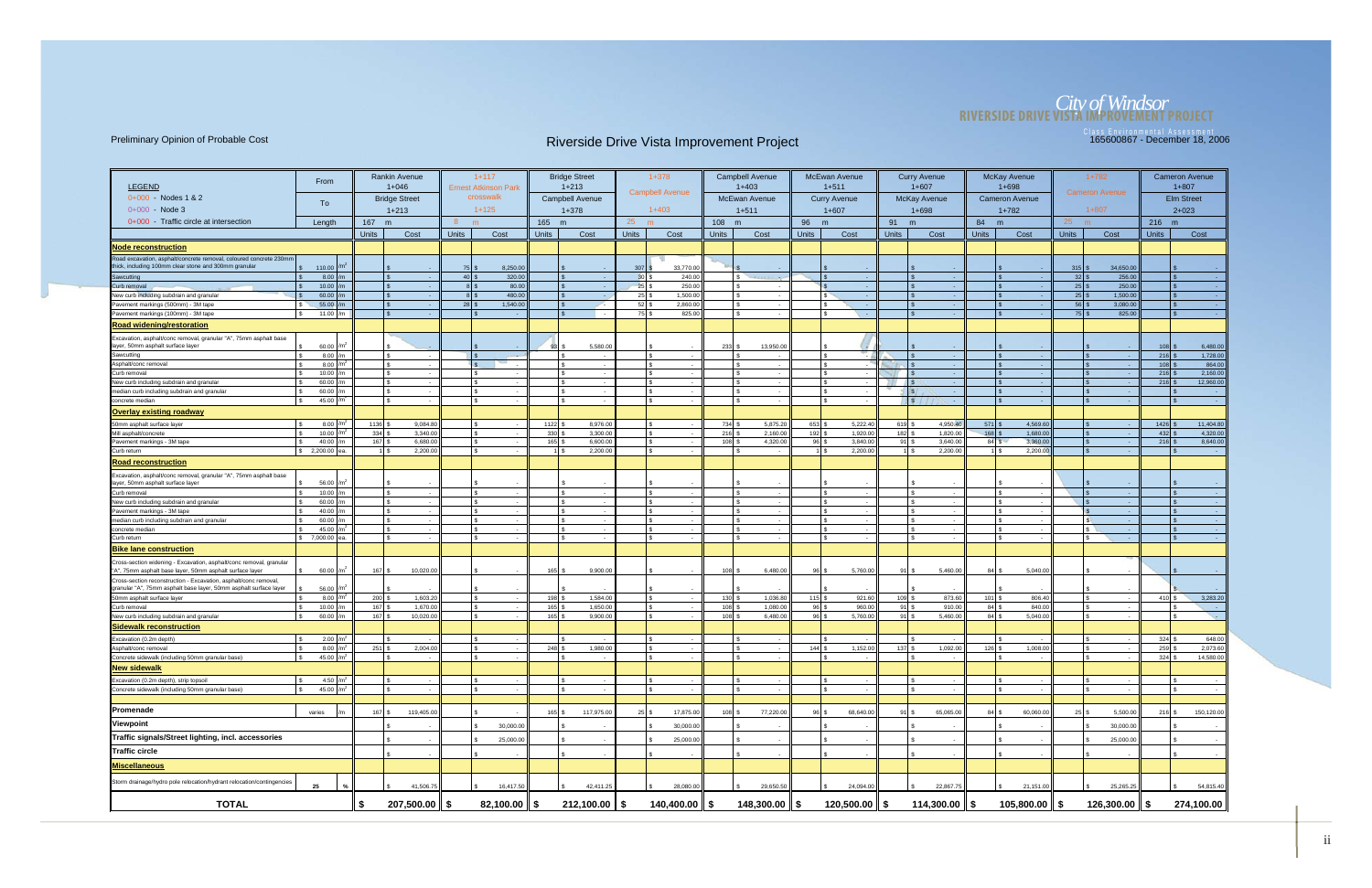# *City of Windsor* **RIVERSIDE DRIVE VISTA IMPROVEMENT PROJECT**

| <b>LEGEND</b>                                                                                                                   | From                  |                            | <b>Elm Street</b><br>$2 + 023$      |                  | Oak Avenue<br>$2 + 113$     |                    | $2 + 222$                   |              | <b>Crawford Avenue</b><br>$2 + 247$ |                      | $2+445$             |                                | <b>Caron Avenue</b><br>$2+475$        |              | Janette Avenue<br>$2 + 560$ |              | <b>Bruce Avenue</b><br>$2 + 660$ |                      | $2 + 828$                  |                  | <b>Church Street</b><br>$2 + 848$ |
|---------------------------------------------------------------------------------------------------------------------------------|-----------------------|----------------------------|-------------------------------------|------------------|-----------------------------|--------------------|-----------------------------|--------------|-------------------------------------|----------------------|---------------------|--------------------------------|---------------------------------------|--------------|-----------------------------|--------------|----------------------------------|----------------------|----------------------------|------------------|-----------------------------------|
| 0+000 - Nodes 1 & 2                                                                                                             |                       |                            | Oak Avenue                          |                  | <b>Crawford Avenue</b>      |                    | <b>Crawford Avenue</b>      |              | <b>Caron Avenue</b>                 |                      | <b>Caron Avenue</b> |                                | Janette Avenue                        |              | <b>Bruce Avenue</b>         |              | <b>Church Street</b>             |                      | <b>Church Street</b>       |                  | <b>Ferry Street</b>               |
| $0+000 - Node 3$                                                                                                                | To                    |                            | $2 + 113$                           |                  | $2+222$                     |                    | $2 + 247$                   |              | $2+445$                             |                      | $2+475$             |                                | $2 + 560$                             |              | $2 + 660$                   |              | $2 + 828$                        |                      | $2 + 848$                  |                  | $3 + 036$                         |
| 0+000 - Traffic circle at intersection                                                                                          | Length                | 90                         | m                                   | 109 m            |                             | $25$ m             |                             | 198 m        |                                     | 30 <sup>°</sup><br>m |                     | 85                             | m                                     | 100 m        |                             | 168 m        |                                  | 20 <sup>2</sup><br>m |                            | 188 m            |                                   |
|                                                                                                                                 |                       | <b>Units</b>               | Cost                                | <b>Units</b>     | Cost                        | <b>Units</b>       | Cost                        | <b>Units</b> | Cost                                | <b>Units</b>         | Cost                | <b>Units</b>                   | Cost                                  | <b>Units</b> | Cost                        | <b>Units</b> | Cost                             | <b>Units</b>         | Cost                       | <b>Units</b>     | Cost                              |
|                                                                                                                                 |                       |                            |                                     |                  |                             |                    |                             |              |                                     |                      |                     |                                |                                       |              |                             |              |                                  |                      |                            |                  |                                   |
| <u>  Node reconstruction</u>                                                                                                    |                       |                            |                                     |                  |                             |                    |                             |              |                                     |                      |                     |                                |                                       |              |                             |              |                                  |                      |                            |                  |                                   |
| Road excavation, asphalt/concrete removal, coloured concrete 230mm<br>thick, including 100mm clear stone and 300mm granular     | 110.00                |                            |                                     |                  |                             | 325                | 35,750.00                   |              |                                     | 415                  | 45,650.00           |                                |                                       |              |                             |              |                                  | $423$ \$             | 46,530.00                  |                  |                                   |
| Sawcutting                                                                                                                      | 8.00<br>$\mathbf{s}$  |                            | l \$<br>- 1                         |                  |                             | 34S                | 272.00                      |              | $\sqrt{3}$                          | 34S                  | 272.00              |                                | na.                                   |              | $\sim$                      |              |                                  | $45$ \$              | 360.00                     |                  | <b>College</b>                    |
| Curb removal                                                                                                                    | 10.00                 |                            |                                     |                  |                             | $25$ \$            | 250.00                      |              |                                     | 30 <sup>3</sup>      | 300.00              |                                | $\sim$                                |              |                             |              |                                  | $20$ \$              | 200.00                     |                  | $\sim$                            |
| New curb including subdrain and granular                                                                                        | 60.00                 |                            |                                     |                  |                             | $25$ \$            | 1,500.00                    |              |                                     | 30 <sup>3</sup>      | 1,800.0             |                                | $\sim$                                |              | - 1                         |              |                                  | $20$ s               | 1,200.00                   |                  | - 1                               |
| Pavement markings (500mm) - 3M tape                                                                                             | 55.00<br>11.00<br>l S |                            | $\sqrt{3}$<br>l \$                  |                  | $\mathbf{R}$                | $56$ \$<br>$75$ \$ | 3,080.00<br>825.00          |              |                                     | 52<br>120            | 2,860.0<br>1,320.00 |                                | $\sqrt{s}$<br>$\sim$<br>l S<br>$\sim$ |              | - 1<br>- 4                  |              |                                  | $100$ \$             | 1,100.00                   |                  | - 2                               |
| Pavement markings (100mm) - 3M tape                                                                                             |                       |                            |                                     |                  |                             |                    |                             |              |                                     |                      |                     |                                |                                       |              |                             |              |                                  |                      |                            |                  | - 10                              |
| <b>Road widening/restoration</b>                                                                                                |                       |                            |                                     |                  |                             |                    |                             |              |                                     |                      |                     |                                |                                       |              |                             |              |                                  |                      |                            |                  |                                   |
| Excavation, asphalt/conc removal, granular "A", 75mm asphalt base                                                               |                       |                            |                                     | 55               |                             |                    |                             |              |                                     |                      |                     |                                |                                       |              |                             |              |                                  |                      |                            |                  |                                   |
| layer, 50mm asphalt surface layer<br>Sawcutting                                                                                 | 60.00<br>8.00         | $45$ $\sqrt{5}$<br>$90$ \$ | 2,700.00<br>720.00                  | 109S             | 3,270.00<br>872.00          |                    |                             | 99<br>198 \$ | 5,940.00<br>1,584.00                |                      |                     |                                | <b>Ed Alu</b>                         |              |                             | 151          | 9,072.00                         |                      |                            | 169              | 10,152.00                         |
| Asphalt/conc removal                                                                                                            | 8.00                  | $45 \,$ \$                 | 360.00                              | 55S              | 436.00                      |                    |                             | 99 \$        | 792.00                              |                      | $\sim$ $-$          |                                | <b>CEV</b><br>l s                     |              | $\sim$                      |              | - 14                             |                      | $\sim$                     |                  | $\sim$ 10 $\mu$                   |
| Curb removal                                                                                                                    | 10.00                 | $90$ \$                    | 900.00                              | 109S             | 1,090.00                    |                    |                             | 198 \$       | 1,980.00                            |                      | $\sim$              |                                |                                       |              | - 14                        | 168          | 1,680.00                         |                      |                            | 188              | 1,880.00                          |
| New curb including subdrain and granular                                                                                        | 60.00                 | $90$ \$                    | 5,400.00                            | 109 \$           | 6,540.00                    |                    |                             | 198          | 11,880.00                           |                      |                     |                                |                                       |              |                             | 168          | 10,080.00                        |                      |                            | 188 <sup>l</sup> | 11,280.00                         |
| median curb including subdrain and granular                                                                                     | 60.00                 |                            | IS.<br>$\sim$<br>l \$               |                  | l s                         |                    | - \$                        |              | - \$<br>$\sim$                      |                      | $\sim$              |                                | l S<br>$\sim$                         |              | - 4                         |              | $\sim$                           |                      |                            |                  | $\sim$ $\sim$                     |
| concrete median                                                                                                                 | 45.00                 |                            |                                     |                  | <b>S</b>                    |                    |                             |              |                                     |                      |                     |                                |                                       |              |                             |              |                                  |                      |                            |                  |                                   |
| <u>  Overlay existing roadway</u>                                                                                               |                       |                            |                                     |                  |                             |                    |                             |              |                                     |                      |                     |                                |                                       |              |                             |              |                                  |                      |                            |                  |                                   |
| 50mm asphalt surface layer                                                                                                      | 8.00                  | 594S                       | 4,752.00                            | 719 \$           | 5,755.20                    |                    |                             | 1307 \$      | 10,454.40                           |                      |                     |                                |                                       |              | <b>Contract</b>             | 2066         | 16,531.20                        |                      |                            | 2312             | 18,499.20                         |
| Mill asphalt/concrete<br>Pavement markings - 3M tape                                                                            | 10.00<br>40.00        | 180 \$<br>90S              | 1,800.00<br>3,600.00                | 218S<br>$109$ \$ | 2,180.00<br>4,360.00        |                    |                             | 396<br>198   | 3,960.00<br>7,920.00                |                      |                     |                                |                                       |              |                             | 336<br>168   | 3,360.00<br>6,720.00             |                      |                            | 376<br>188       | 3,760.00<br>7,520.00              |
| Curb return                                                                                                                     | \$2,200.00            |                            | 2,200.00<br>$1 \overline{\text{S}}$ |                  | 2,200.00<br>1   \$          |                    |                             |              | ٠.                                  |                      |                     |                                | - \$<br>$\sim$                        |              |                             |              | 2,200.00                         |                      | $\sim$                     |                  | $\sim$                            |
| <b>Road reconstruction</b>                                                                                                      |                       |                            |                                     |                  |                             |                    |                             |              |                                     |                      |                     |                                |                                       |              |                             |              |                                  |                      |                            |                  |                                   |
| Excavation, asphalt/conc removal, granular "A", 75mm asphalt base<br>layer, 50mm asphalt surface laye                           | 56.00                 |                            |                                     |                  |                             |                    |                             |              |                                     |                      |                     |                                | 47,124.00                             | 1320         | 73,920.00                   |              |                                  |                      |                            |                  |                                   |
| Curb removal                                                                                                                    | 10.00                 |                            | ls.<br>$\sim$                       |                  | ls.                         |                    |                             |              | $\mathbf{s}$<br>$\sim$              |                      | $\sim$              | 842<br>170 \$                  | 1,700.00                              | 200          | 2,000.00                    |              | l s                              |                      |                            |                  | $\sim$ $\sim$                     |
| New curb including subdrain and granular                                                                                        | 60.00                 |                            | l \$                                |                  |                             |                    |                             |              |                                     |                      |                     | 170 \$                         | 10,200.00                             | 200          | 12,000.00                   |              |                                  |                      |                            |                  |                                   |
| Pavement markings - 3M tape                                                                                                     | 40.00                 |                            |                                     |                  |                             |                    |                             |              |                                     |                      | $\sim$              | 85                             | 3,400.00                              | 100          | 4,000.00                    |              |                                  |                      |                            |                  |                                   |
| median curb including subdrain and granular                                                                                     | 60.00                 |                            |                                     |                  | $\sqrt{2}$                  |                    |                             |              |                                     |                      |                     |                                | $\sim$                                |              |                             |              |                                  |                      |                            |                  |                                   |
| concrete median                                                                                                                 | 45.00                 |                            | $\mathbb{R}$                        |                  |                             |                    |                             |              |                                     |                      | $\sim$              |                                | $\sim$                                |              | $\sim$                      |              |                                  |                      |                            |                  | - 1                               |
| Curb return                                                                                                                     | \$7,000.00            |                            | l \$                                |                  | <b>S</b>                    |                    | $\overline{\phantom{a}}$    |              |                                     |                      | $\sim$              |                                | l \$<br>$\sim 10^{-1}$                | $1 \mid$ \$  | 7,000.00                    |              | $\sim$                           | IS.                  | $\sim$ $\sim$              |                  | $\sim$ $-$                        |
| <u>  Bike lane construction</u>                                                                                                 |                       |                            |                                     |                  |                             |                    |                             |              |                                     |                      |                     |                                |                                       |              |                             |              |                                  |                      |                            |                  |                                   |
| Cross-section widening - Excavation, asphalt/conc removal, granular<br>"A", 75mm asphalt base layer, 50mm asphalt surface layer | 60.00                 |                            |                                     |                  |                             |                    |                             |              |                                     |                      |                     |                                |                                       |              |                             | 202          | 12,096.00                        |                      |                            | 226              | 13,536.00                         |
| Cross-section reconstruction - Excavation, asphalt/conc removal,                                                                |                       |                            |                                     |                  |                             |                    |                             |              |                                     |                      |                     | $204$ \$                       | 11,424.00                             |              | 13,440.00                   |              |                                  |                      |                            |                  |                                   |
| granular "A", 75mm asphalt base layer, 50mm asphalt surface layer<br>50mm asphalt surface layer                                 | 56.00<br>8.00         | $171$ s                    | 1.368.00                            | 207              | 1,656.80                    |                    |                             | 376          | 3,009.60                            |                      |                     |                                |                                       | $240$ \$     |                             | 202          | 1,612.80                         |                      |                            | 226              | 1,804.80                          |
| Curb removal                                                                                                                    | 10.00                 |                            | l s<br>$\sim$                       |                  | l s                         |                    |                             |              |                                     |                      | $\sim$              |                                | $\sim$ $-$                            |              | $\sim$ 100 $\mu$            |              | $\sim$                           |                      |                            |                  | $\mathcal{L}$<br>$\sim$ 100 $\mu$ |
| New curb including subdrain and granular                                                                                        | 60.00                 |                            | l \$                                |                  |                             |                    |                             |              |                                     |                      |                     |                                |                                       |              |                             |              |                                  |                      |                            |                  |                                   |
| Sidewalk reconstruction                                                                                                         |                       |                            |                                     |                  |                             |                    |                             |              |                                     |                      |                     |                                |                                       |              |                             |              |                                  |                      |                            |                  |                                   |
| Excavation (0.2m depth)                                                                                                         | 2.00                  | $135$ \$                   | 270.00                              | 164 \$           | 327.00                      |                    |                             | 297 \$       | 594.00                              |                      |                     | $128$ $\overline{\phantom{a}}$ | 255.00                                | 150          | 300.00                      |              |                                  |                      |                            |                  |                                   |
| Asphalt/conc removal                                                                                                            | 8.00                  | $108$ \$                   | 864.00                              | 131 \$           | 1,046.40                    |                    |                             | 238          | 1,900.80                            |                      |                     | $102$ \$                       | 816.00                                | $150$ $\pm$  | 1,200.00                    | $252$ \$     | 2,016.00                         |                      |                            | 282              | 2,256.00                          |
| Concrete sidewalk (including 50mm granular base)                                                                                | 45.00<br>Ι\$          | $135$ \$                   | 6,075.00                            | 164 \$           | 7,357.50                    |                    | $\mathbf{R}$                | 297 \$       | 13,365.00                           |                      |                     | $128$ \$                       | 5,737.50                              | 150S         | 6,750.00                    |              | $\sim$                           |                      |                            |                  |                                   |
| New sidewalk                                                                                                                    |                       |                            |                                     |                  |                             |                    |                             |              |                                     |                      |                     |                                |                                       |              |                             |              |                                  |                      |                            |                  |                                   |
| Excavation (0.2m depth), strip topsoil                                                                                          | 4.50 / $m^2$          |                            |                                     |                  |                             |                    |                             |              |                                     |                      |                     |                                | $\sim$                                |              | $\sim$                      |              |                                  |                      |                            |                  |                                   |
| Concrete sidewalk (including 50mm granular base)                                                                                | 45.00 / $m^2$         |                            |                                     |                  |                             |                    |                             |              |                                     |                      |                     |                                |                                       |              |                             |              |                                  |                      |                            |                  |                                   |
|                                                                                                                                 |                       |                            |                                     |                  |                             |                    |                             |              |                                     |                      |                     |                                |                                       |              |                             |              |                                  |                      |                            |                  |                                   |
| <b>Promenade</b>                                                                                                                | varies                | $90$ \$                    | 62,550.00                           | 109 \$           | 75,755.00                   | $25$ \$            | 17,375.00                   | 198 \$       | 137,610.00                          | 30                   | 20,850.00           | $85$ \$                        | 59,075.00                             | 100S         | 22,000.00                   | 168 \$       | 36,960.00                        | 20I                  | 4,400.00                   | $188$ $\sqrt{5}$ | 41,360.00                         |
| Viewpoint                                                                                                                       |                       |                            |                                     |                  |                             |                    |                             |              |                                     |                      |                     |                                |                                       |              |                             |              |                                  |                      |                            |                  |                                   |
| Traffic signals/Street lighting, incl. accessories                                                                              |                       |                            |                                     |                  |                             |                    | 25,000.00                   |              |                                     |                      | 25,000.00           |                                |                                       |              |                             |              |                                  |                      | 25,000.00                  |                  |                                   |
| ∥Traffic circle                                                                                                                 |                       |                            |                                     |                  |                             |                    |                             |              |                                     |                      |                     |                                |                                       |              |                             |              |                                  |                      |                            |                  |                                   |
|                                                                                                                                 |                       |                            |                                     |                  |                             |                    |                             |              |                                     |                      |                     |                                |                                       |              |                             |              |                                  |                      |                            |                  |                                   |
| <b>Miscellaneous</b>                                                                                                            |                       |                            |                                     |                  |                             |                    |                             |              |                                     |                      |                     |                                |                                       |              |                             |              |                                  |                      |                            |                  |                                   |
| Storm drainage/hydro pole relocation/hydrant relocation/contingencies                                                           | 25                    |                            | 23,389.75                           |                  | 28,211.48                   |                    | 21,013.00                   |              | 50,247.45                           |                      | 24,513.00           |                                | 34,932.88                             |              | 35,652.50                   |              | 25,582.00                        |                      | 19,697.50                  |                  | 28,012.00                         |
| <b>TOTAL</b>                                                                                                                    |                       | \$                         | 116,900.00 \$                       |                  | $141,100.00$ $\parallel$ \$ |                    | $105,100.00$ $\parallel$ \$ |              | $251,200.00$ $\parallel$ \$         |                      | $122,600.00$   \$   |                                | 174,700.00 ∥ \$                       |              | 178,300.00 ∥ \$             |              | 127,900.00 ∥ \$                  |                      | $98,500.00$ $\parallel$ \$ |                  | 140,100.00                        |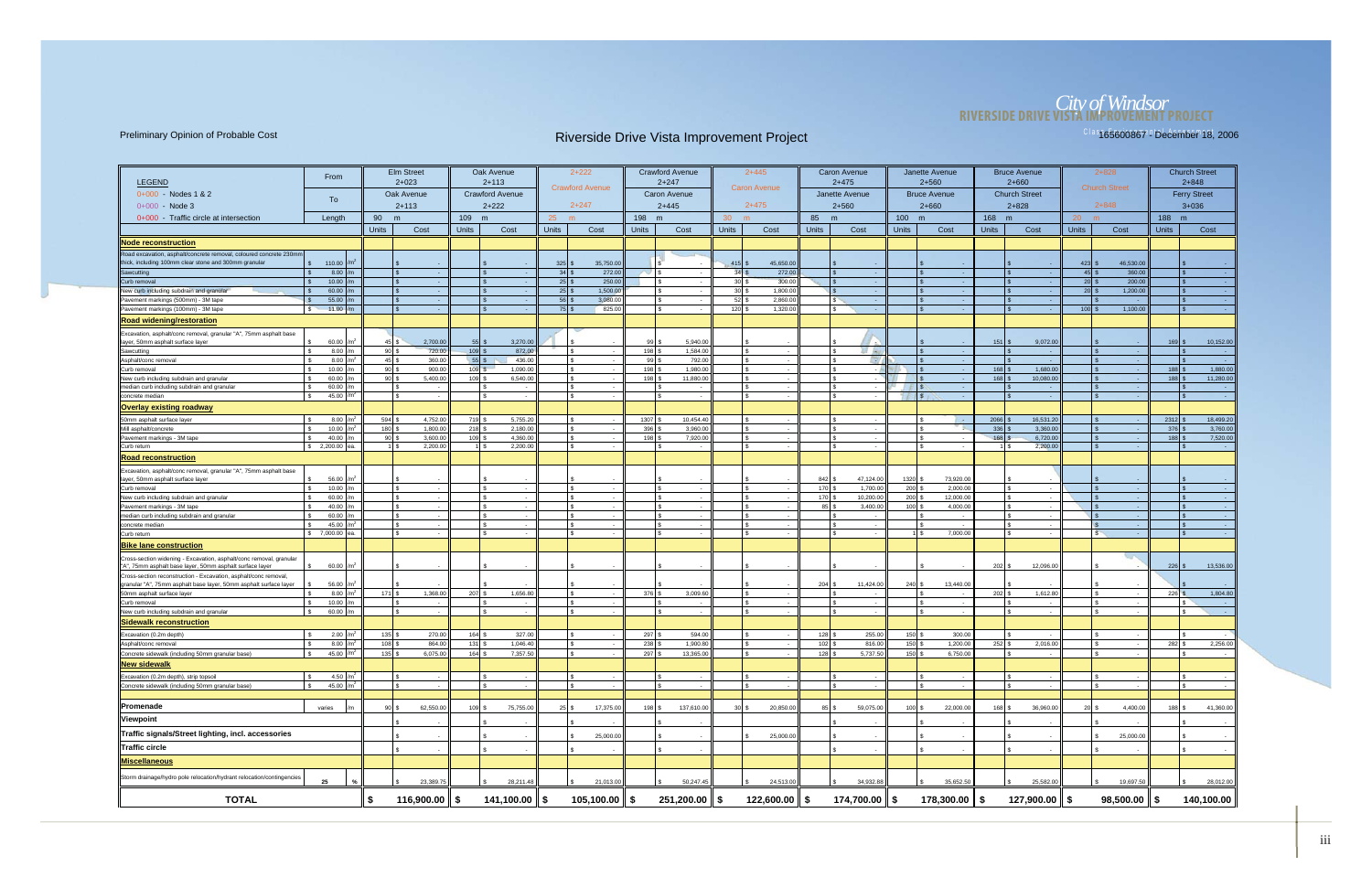# *City of Windsor* **RIVERSIDE DRIVE VISTA IMPROVEMENT PROJECT**

|                                                                                                                                       | From                                   |                          | $3 + 036$            |                                | <b>Ferry Street</b>        |              | $3+160$                 |                     | <b>Ouellette Avenue</b> |              | $3+451$                 |                     | Goyeau Avenue            |                                   | <b>McDougall Avenue</b> |                    | $3 + 800$               |              | <b>Glengarry Avenue</b> |                            | <b>Aylmer Avenue</b>   |
|---------------------------------------------------------------------------------------------------------------------------------------|----------------------------------------|--------------------------|----------------------|--------------------------------|----------------------------|--------------|-------------------------|---------------------|-------------------------|--------------|-------------------------|---------------------|--------------------------|-----------------------------------|-------------------------|--------------------|-------------------------|--------------|-------------------------|----------------------------|------------------------|
| <b>LEGEND</b>                                                                                                                         |                                        |                          | <b>Ferry Street</b>  |                                | $3 + 065$                  |              | <b>Ouellette Avenue</b> |                     | $3 + 187$               |              | Civic Terrace crosswall |                     | $3 + 341$                |                                   | $3 + 581$               |                    | <b>Glengarry Avenue</b> |              | $3 + 837$               |                            | $3 + 944$              |
| $0+000 - Nodes 1 & 2$                                                                                                                 | To                                     |                          |                      |                                | <b>Ouellette Avenue</b>    |              |                         |                     | Goyeau Avenue           |              |                         |                     | <b>McDougall Avenue</b>  |                                   | <b>Glengarry Avenue</b> |                    |                         |              | <b>Aylmer Avenue</b>    |                            | Louis Avenue           |
| 0+000 - Node 3                                                                                                                        |                                        |                          | $3 + 065$            |                                | $3 + 160$                  |              | $3 + 187$               |                     | $3 + 341$               |              | $3 + 459$               |                     | $3 + 581$                |                                   | $3 + 800$               |                    | $3 + 837$               |              | $3 + 944$               |                            | $4 + 070$              |
| 0+000 - Traffic circle at intersection                                                                                                | Length                                 | 29                       |                      | 95                             | m                          | 27<br>m      |                         | 154 m               |                         | -8           | m                       | 240 m               |                          | 219 m                             |                         | 37 <sup>2</sup>    |                         | 107 m        |                         | 126 m                      |                        |
|                                                                                                                                       |                                        | <b>Units</b>             | Cost                 | <b>Units</b>                   | Cost                       | <b>Units</b> | Cost                    | <b>Units</b>        | Cost                    | <b>Units</b> | Cost                    | <b>Units</b>        | Cost                     | <b>Units</b>                      | Cost                    | <b>Units</b>       | Cost                    | <b>Units</b> | Cost                    | <b>Units</b>               | Cost                   |
| Node reconstruction                                                                                                                   |                                        |                          |                      |                                |                            |              |                         |                     |                         |              |                         |                     |                          |                                   |                         |                    |                         |              |                         |                            |                        |
| Road excavation, asphalt/concrete removal, coloured concrete 230mm                                                                    |                                        |                          |                      |                                |                            |              |                         |                     |                         |              |                         |                     |                          |                                   |                         |                    |                         |              |                         |                            |                        |
| thick, including 100mm clear stone and 300mm granular                                                                                 | 110.00                                 | 541S                     | 59,510.00            |                                |                            | 706          | 77,660.00               |                     |                         |              | 3,300.00                |                     |                          |                                   |                         | 830                | 91,300.00               |              |                         |                            |                        |
| Sawcutting                                                                                                                            | 8.00                                   | $45 \overline{\text{S}}$ | 360.00               |                                |                            |              | 464.00                  |                     | l s                     | $58$ :       | 464.00                  |                     | . .                      |                                   |                         | $66$ \$            | 528.00                  |              |                         | l s                        |                        |
| Curb removal                                                                                                                          | 10.00 $/m$                             | $29$ \$                  | 290.00               |                                |                            |              | 270.00                  |                     | l s                     | $27$ :       | 270.00                  |                     | - 1                      |                                   | $\sim$                  | $37$ $\frac{1}{3}$ | 370.00                  |              |                         | $\sqrt{3}$                 |                        |
| New curb including subdrain and granular<br>Pavement markings (500mm) - 3M tape                                                       | 60.00<br>55.00                         | $29$ \$<br>$92 \mid$ \$  | 1,740.00<br>5,060.00 |                                |                            |              | 1,620.00                |                     | l \$<br>ls.             | 27<br>48     | 1,620.00<br>2,640.00    |                     | $\sim$<br>$\sim$         |                                   | $\sim$<br>$\sim$        | $37$ $\frac{9}{3}$ | 2,220.00                |              |                         |                            |                        |
| Pavement markings (100mm) - 3M tape<br>l \$                                                                                           | 11.00 /m                               | $145$ \$                 | 1,595.00             |                                |                            |              | 1,485.00                |                     | ls.                     |              |                         |                     | $\sim$                   |                                   | $\mathcal{F}$<br>- 1    | $185$ \$           | 2,035.00                |              | $\sim$                  | $\sqrt{3}$                 |                        |
| <b>Road widening/restoration</b>                                                                                                      |                                        |                          |                      |                                |                            |              |                         |                     |                         |              |                         |                     |                          |                                   |                         |                    |                         |              |                         |                            |                        |
| Excavation, asphalt/conc removal, granular "A", 75mm asphalt base                                                                     |                                        |                          |                      |                                |                            |              |                         |                     |                         |              |                         |                     |                          |                                   |                         |                    |                         |              |                         |                            |                        |
| layer, 50mm asphalt surface layer                                                                                                     | 60.00 /m <sup>2</sup>                  |                          |                      | 86 L                           | 5,130.00                   |              |                         |                     |                         |              |                         | $456$ $\sqrt{5}$    | 27,360.00                | $197$ $\frac{\text{S}}{\text{S}}$ | 11,826.00               |                    |                         | $203$ :      | 12,198.00               |                            |                        |
| Sawcutting                                                                                                                            | $8.00$ /m                              |                          | $\sim$               |                                |                            |              |                         | $154$ \$            | 1,232.00                |              | $\sim$                  |                     |                          |                                   | - 1                     |                    |                         |              | $\sim$                  |                            |                        |
| Asphalt/conc removal                                                                                                                  | 8.00                                   |                          | Ι۹<br>$\sim$         |                                |                            |              |                         | 100                 | 800.00                  |              |                         |                     |                          |                                   | - 1                     |                    |                         |              |                         |                            |                        |
| Curb removal                                                                                                                          | 10.00<br>l/m                           |                          | l s                  | $95$ $\sqrt{5}$                | 950.00                     |              |                         | $154$ $\frac{9}{2}$ | 1,540.00                |              |                         | $240$ :             | 2,400.00                 | 219S                              | 2,190.00                |                    |                         | $107$ \$     | 1,070.00                |                            |                        |
| New curb including subdrain and granular<br>median curb including subdrain and granular                                               | 60.00<br>60.00                         |                          | l s                  | 95                             | 5,700.00                   | l \$         |                         | $154$ \$            | 9,240.00                |              |                         | $240$ :             | 14,400.00                | 219 \$                            | 13,140.00<br> s         |                    |                         | $107$ :      | 6,420.00                |                            |                        |
| concrete median                                                                                                                       | 45.00                                  |                          | l S<br>$\sim$        |                                |                            | l \$         |                         |                     | l s                     |              |                         |                     |                          |                                   | $\sqrt{s}$<br>$\sim$    |                    |                         |              | $\sim$                  | $\mathbf{\hat{s}}$         |                        |
| <b>Overlay existing roadway</b>                                                                                                       |                                        |                          |                      |                                |                            |              |                         |                     |                         |              |                         |                     |                          |                                   |                         |                    |                         |              |                         |                            |                        |
| 50mm asphalt surface layer                                                                                                            | 8.00 $/m2$                             |                          | l s                  | 1169                           | 9,348.00                   |              |                         | $2033$ \$           | 16,262.40               |              |                         | 2712                | 21,696.0                 | $2880$ \$                         | 23,037.60               |                    |                         | $1541$       | 12,326.40               |                            |                        |
| Mill asphalt/concrete                                                                                                                 | 10.00<br>$\mathsf{Im}^i$               |                          |                      | 190                            | 1.900.00                   |              |                         | 308                 | 3,080.00                |              |                         | $480$ :             | 4,800.00                 | $438$ \$                          | 4,380.00                |                    |                         | 428          | 4,280.00                |                            |                        |
| Pavement markings - 3M tape                                                                                                           | 40.00                                  |                          |                      | -asl                           | 3,800.00                   |              |                         | 154                 | 6,160.00                |              |                         | 240                 | 9,600.0                  | 219                               | 8,760.00                |                    |                         | 214          | 8,560.00                |                            |                        |
| Curb return                                                                                                                           | $$2,200.00$ ea.                        |                          | $\sqrt{3}$<br>$\sim$ |                                | $\sim$                     | l S          |                         |                     | IS.<br>$\sim$           |              |                         |                     | 2,200.0                  | 1   \$                            | 2,200.00                |                    |                         |              |                         | I \$                       |                        |
| <b>Road reconstruction</b>                                                                                                            |                                        |                          |                      |                                |                            |              |                         |                     |                         |              |                         |                     |                          |                                   |                         |                    |                         |              |                         |                            |                        |
| Excavation, asphalt/conc removal, granular "A", 75mm asphalt base                                                                     |                                        |                          |                      |                                |                            |              |                         |                     |                         |              |                         |                     |                          |                                   |                         |                    |                         |              |                         |                            |                        |
| layer, 50mm asphalt surface layer                                                                                                     | 56.00<br>$\mathsf{Im}^2$               |                          |                      |                                |                            |              |                         |                     | l s                     |              |                         |                     |                          |                                   |                         |                    |                         |              |                         | 2054                       | 115,012.80<br>2,520.00 |
| Curb removal<br>New curb including subdrain and granular                                                                              | 10.00<br>60.00<br>1/m                  |                          | ls.<br>$\sim$        |                                |                            |              |                         |                     | ls.                     |              |                         |                     | $\sim$                   |                                   | l s<br>$\sim$           |                    |                         |              |                         | 252<br>$252$ \$            | 15,120.00              |
| Pavement markings - 3M tape                                                                                                           | 40.00 $/m$                             |                          |                      |                                |                            |              |                         |                     |                         |              |                         |                     |                          |                                   | $\sim$                  |                    |                         |              |                         | $126$ \$                   | 5,040.00               |
| median curb including subdrain and granular                                                                                           | 60.00                                  |                          |                      |                                |                            |              |                         |                     |                         |              |                         |                     |                          |                                   | $\sim$                  |                    |                         |              |                         |                            | $\sim$ 100 $\pm$       |
| concrete mediar                                                                                                                       | 45.00                                  |                          |                      |                                |                            |              |                         |                     |                         |              |                         |                     |                          |                                   | $\sim$                  |                    |                         |              |                         |                            |                        |
| Curb return                                                                                                                           | \$7,000.00<br>lea.                     |                          | l S<br>$\sim$        |                                |                            |              |                         |                     | IS.                     |              |                         |                     | $\sim$                   |                                   | IS.<br>$\sim$           |                    |                         |              |                         | II \$                      | 7,000.00               |
| <b>Bike lane construction</b>                                                                                                         |                                        |                          |                      |                                |                            |              |                         |                     |                         |              |                         |                     |                          |                                   |                         |                    |                         |              |                         |                            |                        |
| Cross-section widening - Excavation, asphalt/conc removal, granular<br>"A", 75mm asphalt base layer, 50mm asphalt surface layer       | 60.00<br>l/m'                          |                          |                      | $114$ $\overline{\phantom{1}}$ | 6,840.00                   |              |                         |                     |                         |              |                         | $288$ $\frac{9}{3}$ | 17,280.00                | $263$ \$                          | 15,768.00               |                    |                         | 128          | 7,704.00                |                            |                        |
| Cross-section reconstruction - Excavation, asphalt/conc removal,<br>granular "A", 75mm asphalt base layer, 50mm asphalt surface layer | 56.00                                  |                          |                      |                                |                            |              |                         |                     |                         |              |                         |                     |                          |                                   |                         |                    |                         |              |                         | $302 \vert \text{S} \vert$ | 16,934.40              |
| 50mm asphalt surface layer                                                                                                            | 8.00                                   |                          |                      | $114$ :                        | 912.00                     |              |                         | $370$ $\frac{1}{3}$ | 2,956.80                |              |                         | 288                 | 2,304.00                 | $263$ \$                          | 2,102.40                |                    |                         | $128$ \$     | 1,027.20                | $\mathbf{R}$               |                        |
| Curb removal                                                                                                                          | 10.00                                  |                          | l s                  |                                |                            |              |                         |                     |                         |              |                         |                     |                          |                                   |                         |                    |                         |              |                         |                            | $\sim$ $\sim$          |
| New curb including subdrain and granular                                                                                              | 60.00 $/m$                             |                          | Ιs                   |                                |                            |              |                         |                     |                         |              |                         |                     | $\overline{\phantom{a}}$ |                                   | $\sim$                  |                    |                         |              |                         | l s                        | S.                     |
| <b>Sidewalk reconstruction</b>                                                                                                        |                                        |                          |                      |                                |                            |              |                         |                     |                         |              |                         |                     |                          |                                   |                         |                    |                         |              |                         |                            |                        |
| Excavation (0.2m depth)<br>IS.                                                                                                        | $2.00$ $/m2$                           |                          | l s                  |                                |                            |              |                         |                     | l s                     |              |                         |                     |                          |                                   | l s                     |                    |                         |              |                         | $189$ $\sqrt{5}$           | 378.00                 |
| Asphalt/conc removal                                                                                                                  | 8.00<br>$\mathsf{Im}^2$<br>45.00 $/m2$ |                          | l \$<br>l \$         | $143$ \$                       | 1,140.00                   |              |                         |                     | $\mathbf{R}$<br>l s     |              |                         |                     |                          |                                   |                         |                    |                         | $161$ \$     | 1,284.00                | $189$ \$<br>$189$ \$       | 1,512.00<br>8,505.00   |
| Concrete sidewalk (including 50mm granular base)                                                                                      |                                        |                          |                      |                                |                            |              |                         |                     |                         |              |                         |                     |                          |                                   |                         |                    |                         |              |                         |                            |                        |
| <b>New sidewalk</b>                                                                                                                   |                                        |                          |                      |                                |                            |              |                         |                     |                         |              |                         |                     |                          |                                   |                         |                    |                         |              |                         |                            |                        |
| Excavation (0.2m depth), strip topsoil<br>Concrete sidewalk (including 50mm granular base)                                            | 4.50 $/m2$<br>45.00 $/m2$              |                          | l s                  |                                |                            |              |                         |                     | Is                      |              |                         |                     | $\sim$                   |                                   | l s                     |                    |                         |              |                         | I ۾                        |                        |
|                                                                                                                                       |                                        |                          |                      |                                |                            |              |                         |                     |                         |              |                         |                     |                          |                                   |                         |                    |                         |              |                         |                            |                        |
| Promenade                                                                                                                             | varies                                 | 29S                      | 6,380.00             |                                | 20,900.00                  |              |                         | $154$ \$            | 107,030.00              |              |                         | $240$ \$            | 166,800.00               | $219$ \$                          | 152,205.00              |                    | 8,140.00                | $107$ \$     | 23,540.00               | $126$ \$                   | 27,720.00              |
| Viewpoint                                                                                                                             |                                        |                          |                      |                                |                            |              |                         |                     |                         |              |                         |                     |                          |                                   |                         |                    |                         |              |                         |                            |                        |
|                                                                                                                                       |                                        |                          |                      |                                |                            |              |                         |                     |                         |              |                         |                     |                          |                                   |                         |                    |                         |              |                         |                            |                        |
| Traffic signals/Street lighting, incl. accessories                                                                                    |                                        |                          | 25,000.00            |                                |                            |              | 25,000.00               |                     |                         |              | 25,000.00               |                     |                          |                                   |                         |                    | 25,000.00               |              |                         |                            |                        |
| Traffic circle                                                                                                                        |                                        |                          |                      |                                |                            |              |                         |                     |                         |              |                         |                     |                          |                                   |                         |                    |                         |              |                         |                            |                        |
| <b>Miscellaneous</b>                                                                                                                  |                                        |                          |                      |                                |                            |              |                         |                     |                         |              |                         |                     |                          |                                   |                         |                    |                         |              |                         |                            |                        |
| Storm drainage/hydro pole relocation/hydrant relocation/contingencies                                                                 | 25                                     |                          | 24,983.75            |                                | 14,155.00                  |              | 26,624.75               |                     | 37,075.30               |              | 8,323.50                |                     | 67,210.00                |                                   | 58,902.25               |                    | 32,398.25               |              | 19,602.40               |                            | 49,935.55              |
| <b>TOTAL</b>                                                                                                                          |                                        | \$                       | $124,900.00$ \$      |                                | $70,800.00$ $\parallel$ \$ |              | $133,100.00$ \$         |                     | $185,400.00$   \$       |              | 41,600.00 $\ \$$        |                     | $336,100.00$ \$          |                                   | $294,500.00$ \$         |                    | 162,000.00 \$           |              | $98,000.00$   \$        |                            | 249,700.00             |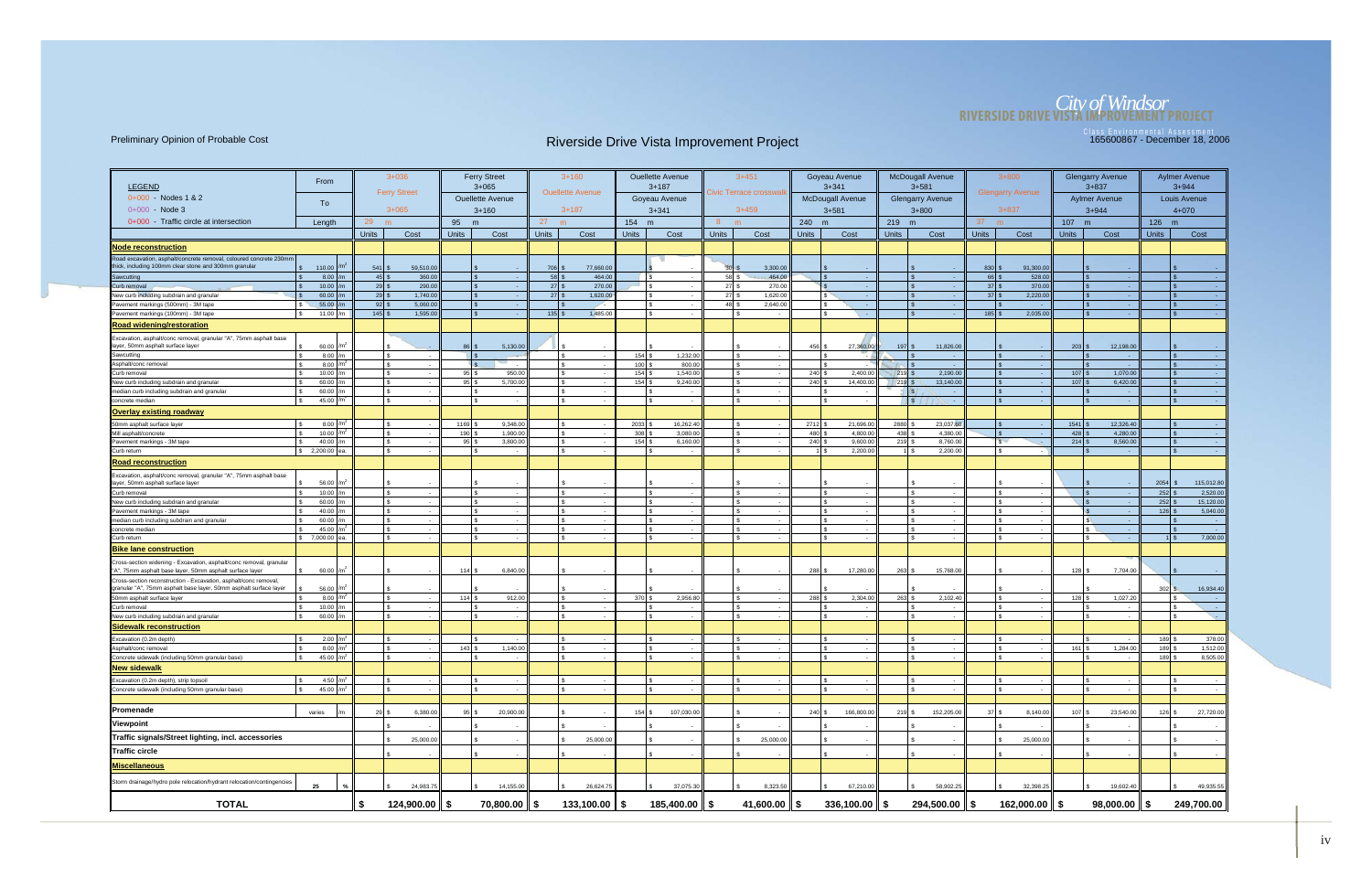## *City of Windsor* **RIVERSIDE DRIVE VISTA IMPROVEMENT PROJECT**

| <b>LEGEND</b>                                                                                                                | From                           |              | Louis Avenue<br>$4 + 070$ |              | <b>Marentette Avenue</b><br>$4 + 213$ |                 | $4 + 352$<br><b>Parent Avenue</b> |              | <b>Parent Avenue</b><br>$4 + 387$ |                    | Langlois Avenue<br>$4 + 485$ | $4 + 705$<br><b>Pierre Street</b>        |                              | <b>Pierre Street</b><br>$4 + 734$ |              | <b>Hall Avenue</b><br>$4 + 819$ |                         | Moy Avenue<br>$4 + 913$ |                         | <b>Gladstone Avenue</b><br>$5 + 013$ |
|------------------------------------------------------------------------------------------------------------------------------|--------------------------------|--------------|---------------------------|--------------|---------------------------------------|-----------------|-----------------------------------|--------------|-----------------------------------|--------------------|------------------------------|------------------------------------------|------------------------------|-----------------------------------|--------------|---------------------------------|-------------------------|-------------------------|-------------------------|--------------------------------------|
| $0+000 -$ Nodes 1 & 2                                                                                                        | To                             |              | <b>Marentette Avenue</b>  |              | <b>Parent Avenue</b>                  |                 |                                   |              | <b>Langlois Avenue</b>            |                    | <b>Pierre Street</b>         |                                          |                              | <b>Hall Avenue</b>                |              | <b>Moy Avenue</b>               |                         | <b>Gladstone Avenue</b> |                         | <b>Lincoln Road</b>                  |
| $0+000 - Node 3$                                                                                                             |                                |              | $4 + 213$                 |              | $4 + 352$                             |                 | 4+387                             |              | $4 + 485$                         |                    | $4 + 705$                    | $4 + 734$                                |                              | $4 + 819$                         |              | $4 + 913$                       |                         | $5 + 013$               |                         | $5 + 101$                            |
| 0+000 - Traffic circle at intersection                                                                                       | Length                         | 143 m        |                           | 139 m        |                                       | 35 <sup>°</sup> | m                                 | 98           | m                                 | 220 m              |                              | 29<br>m                                  | 85                           | m                                 | 94           | m                               | 100                     | m                       | 88 m                    |                                      |
|                                                                                                                              |                                | <b>Units</b> | Cost                      | <b>Units</b> | Cost                                  | <b>Units</b>    | Cost                              | <b>Units</b> | Cost                              | <b>Units</b>       | Cost                         | <b>Units</b><br>Cost                     | <b>Units</b>                 | Cost                              | <b>Units</b> | Cost                            | <b>Units</b>            | Cost                    | <b>Units</b>            | Cost                                 |
| <b>Node reconstruction</b>                                                                                                   |                                |              |                           |              |                                       |                 |                                   |              |                                   |                    |                              |                                          |                              |                                   |              |                                 |                         |                         |                         |                                      |
| Road excavation, asphalt/concrete removal, coloured concrete 230mm                                                           |                                |              |                           |              |                                       |                 |                                   |              |                                   |                    |                              |                                          |                              |                                   |              |                                 |                         |                         |                         |                                      |
| thick, including 100mm clear stone and 300mm granular                                                                        | $\frac{1}{2}$ 110.00           |              |                           |              |                                       | 685             | 75,350.00                         |              |                                   |                    |                              | 515<br>56,650.00                         |                              |                                   |              |                                 |                         |                         |                         |                                      |
| Sawcutting                                                                                                                   | ls.<br>8.00                    |              |                           |              |                                       | 55              | 440.00                            |              | $\sim$                            |                    |                              | $42 \overline{\text{}}$<br>336.00        |                              | <b>Contract</b>                   |              | - 1                             |                         | $\sim$                  |                         |                                      |
| Curb removal                                                                                                                 | 10.00                          |              |                           |              |                                       | 35              | 350.00                            |              | $\sim$                            |                    |                              | 29S<br>290.00                            |                              | $\sim$ $-$                        |              |                                 |                         |                         |                         |                                      |
| New curb including subdrain and granular<br>Pavement markings (500mm) - 3M tape                                              | 60.00<br>55.00<br>l s          |              | \$.                       |              |                                       | 35<br>$64$ :    | 2,100.00<br>3,520.00              |              | $\sim$<br>$\sim$                  |                    | - \$                         | $29$ \$<br>1,740.00<br>75 \$<br>4,125.00 |                              | $\sqrt{3}$<br>$\sim$              |              |                                 |                         | l s                     |                         |                                      |
| Pavement markings (100mm) - 3M tape                                                                                          | 11.00<br>$\mathbf{s}$          |              |                           |              |                                       | $175$ :         | 1,925.00                          |              | $\sim$                            |                    |                              | $145$ \$<br>1,595.00                     |                              | <b>Contract</b>                   |              |                                 |                         | l \$<br>$\sim$          |                         |                                      |
| <b>Road widening/restoration</b>                                                                                             |                                |              |                           |              |                                       |                 |                                   |              |                                   |                    |                              |                                          |                              |                                   |              |                                 |                         |                         |                         |                                      |
|                                                                                                                              |                                |              |                           |              |                                       |                 |                                   |              |                                   |                    |                              |                                          |                              |                                   |              |                                 |                         |                         |                         |                                      |
| Excavation, asphalt/conc removal, granular "A", 75mm asphalt base<br>layer, 50mm asphalt surface layer                       | 60.00                          |              |                           |              |                                       |                 |                                   |              |                                   | 638                | 38,280.00                    |                                          | $247$ \$                     | 14,790.00                         | 273          | 16,356.00                       |                         |                         |                         |                                      |
| Sawcutting                                                                                                                   | 8.00<br>Ιs                     |              |                           |              |                                       |                 | $\overline{\phantom{a}}$          |              | $\sim$                            |                    | I S<br>$\sim$                | 29 AL                                    |                              | $\sim 100$                        |              | <b>College</b>                  |                         | l s                     |                         |                                      |
| Asphalt/conc removal                                                                                                         | 8.00                           |              |                           |              | $\sqrt{s}$                            |                 |                                   |              | $\sim$                            |                    |                              |                                          | - 1                          |                                   |              |                                 |                         |                         |                         |                                      |
| Curb removal                                                                                                                 | 10.00<br>$\mathcal{F}$         |              |                           |              | $\mathcal{R}$                         |                 |                                   |              | $\sim$                            | 220 \$             | 2,200.00                     |                                          | $85$ \ $\frac{1}{3}$         | 850.00                            | 94           | 940.00                          |                         |                         |                         |                                      |
| New curb including subdrain and granular                                                                                     | 60.00                          |              |                           |              |                                       |                 |                                   |              | $\sim$                            | 220 \$             | 13,200.00                    |                                          | 85 \$                        | 5,100.00                          | 94           | 5,640.00                        |                         |                         |                         |                                      |
| median curb including subdrain and granular<br>concrete median                                                               | 60.00<br>45.00                 |              |                           |              |                                       |                 | $\overline{\phantom{a}}$          |              | $\sim$                            |                    | $\sim$                       |                                          |                              | $\sim$ 100 $\mu$                  |              |                                 |                         | $\sim$                  |                         |                                      |
|                                                                                                                              |                                |              |                           |              |                                       |                 |                                   |              | $\sim$                            |                    |                              | $\sim$                                   |                              | IS.<br>$\sim$ $\sim$              |              |                                 |                         | $\sim$                  |                         |                                      |
| <b>Overlay existing roadway</b>                                                                                              |                                |              |                           |              |                                       |                 |                                   |              |                                   |                    |                              |                                          |                              |                                   |              |                                 |                         |                         |                         |                                      |
| 50mm asphalt surface layer                                                                                                   | 8.00                           |              |                           |              |                                       |                 |                                   |              |                                   | 2266               | 18,128.00                    |                                          | 876 \$                       | 7,004.00                          | 968          | 7,745.60                        |                         |                         | 1162                    | 9,292.80                             |
| Mill asphalt/concrete<br>Pavement markings - 3M tape                                                                         | 10.00<br>40.00                 |              |                           |              |                                       |                 |                                   |              | $\sim$                            | 440 \$<br>$220$ \$ | 4,400.00<br>8,800.00         |                                          | 170 \$<br>$85$ $\frac{1}{3}$ | 1,700.00<br>3,400.00              | 188<br>94    | 1,880.00<br>3,760.00            |                         | l s                     | 352<br>$176$ $\sqrt{5}$ | 3,520.00<br>7,040.00                 |
| Curb return                                                                                                                  | \$2,200.00<br>эа               |              | \$.                       |              | - \$                                  |                 |                                   |              | $\sim$                            |                    | 2,200.00                     |                                          | $\sim$                       | $\sim$                            |              | 2,200.00                        |                         | l s<br><b>Card</b>      |                         | 2,200.00                             |
| <u>Road reconstruction</u>                                                                                                   |                                |              |                           |              |                                       |                 |                                   |              |                                   |                    |                              |                                          |                              |                                   |              |                                 |                         |                         |                         |                                      |
| Excavation, asphalt/conc removal, granular "A", 75mm asphalt base                                                            |                                |              |                           |              |                                       |                 |                                   |              |                                   |                    |                              |                                          |                              |                                   |              |                                 |                         |                         |                         |                                      |
| layer, 50mm asphalt surface layer<br>Curb removal                                                                            | 56.00<br>10.00<br>$\mathbf{s}$ | 1988<br>286  | 111,305.60<br>2,860.00    | 1835<br>278  | 102,748.80<br>2,780.00                |                 |                                   | 1294<br>98   | 72,441.60<br>980.00               |                    |                              |                                          |                              |                                   |              |                                 | $1570$ \$<br>$100$ \$   | 87,920.00<br>1,000.00   |                         |                                      |
| New curb including subdrain and granular                                                                                     | 60.00                          | 286          | 17,160.00                 | 278          | 16,680.00                             |                 |                                   | 98           | 5.880.00                          |                    |                              |                                          |                              |                                   |              |                                 | $100$ \$                | 6,000.00                |                         |                                      |
| Pavement markings - 3M tape                                                                                                  | 40.00                          | 143          | 5,720.00                  | 139          | 5,560.00                              |                 |                                   | 98           | 3,920.00                          |                    |                              |                                          |                              |                                   |              |                                 | $100$ \$                | 4,000.00                |                         |                                      |
| median curb including subdrain and granular                                                                                  | 60.00                          | 70 \$        | 4,200.00                  |              | $\sim$                                |                 | $\sim$                            |              | $\sim$ $-$                        |                    |                              |                                          |                              | l s<br>$\sim$                     |              |                                 | $60$ \$                 | 3,600.00                |                         |                                      |
| concrete median                                                                                                              | 45.00                          | $50$ \$      | 2,250.00                  |              |                                       |                 |                                   |              | ۰.                                |                    |                              |                                          |                              |                                   |              |                                 | $35 \,$ $\frac{1}{5}$   | 1,575.00                |                         |                                      |
| Curb return                                                                                                                  | \$7,000.00                     |              | 7,000.00<br>$1 \mid$ \$   |              | $1$ \$<br>7,000.00                    |                 |                                   |              | $\sim$                            |                    |                              |                                          |                              | l \$<br>$\sim$                    |              |                                 | $1 \overline{\text{S}}$ | 7,000.00                |                         |                                      |
| <b>Bike lane construction</b><br>Cross-section widening - Excavation, asphalt/conc removal, granular                         |                                |              |                           |              |                                       |                 |                                   |              |                                   |                    |                              |                                          |                              |                                   |              |                                 |                         |                         |                         |                                      |
| "A", 75mm asphalt base layer, 50mm asphalt surface layer<br>Cross-section reconstruction - Excavation, asphalt/conc removal, | 60.00                          |              |                           |              |                                       |                 |                                   |              |                                   | 264                | 15,840.00                    |                                          | $102$ $\bar{\text{s}}$       | 6,120.00                          | 113          | 6.768.00                        |                         |                         |                         |                                      |
| granular "A", 75mm asphalt base layer, 50mm asphalt surface layer                                                            | 56.00                          | $343$ \$     | 19,219.20                 | 334S         | 18,681.60                             |                 |                                   | 235          | 13,171.20                         |                    |                              |                                          |                              |                                   |              |                                 | $240$ \$                | 13,440.00               |                         |                                      |
| 50mm asphalt surface layer                                                                                                   | 8.00<br>Ιs                     |              |                           |              |                                       |                 |                                   |              | $\sim$                            | 264 \$             | 2,112.00                     |                                          | 102S                         | 816.00                            | 113          | 902.40                          |                         | l s                     | 211                     | 1,689.60                             |
| Curb removal                                                                                                                 | 10.00                          |              |                           |              |                                       |                 |                                   |              |                                   |                    |                              |                                          |                              |                                   |              |                                 |                         | ١s                      |                         | \$.                                  |
| New curb including subdrain and granular                                                                                     | 60.00                          |              |                           |              |                                       |                 |                                   |              |                                   |                    |                              |                                          |                              |                                   |              |                                 |                         |                         |                         |                                      |
| <b>Sidewalk reconstruction</b>                                                                                               |                                |              |                           |              |                                       |                 |                                   |              |                                   |                    |                              |                                          |                              |                                   |              |                                 |                         |                         |                         |                                      |
| Excavation (0.2m depth)                                                                                                      | 2.00                           | 215          | 429.00                    | 209          | 417.00                                |                 |                                   |              |                                   |                    |                              |                                          |                              |                                   |              |                                 |                         |                         |                         |                                      |
| Asphalt/conc removal                                                                                                         | 8.00<br>I۹                     | 215          | 1,716.00                  | $209$ \$     | 1,668.00                              |                 |                                   |              | $\sim$                            |                    | - \$                         |                                          |                              | l s                               |              |                                 |                         | l s                     |                         | \$.                                  |
| Concrete sidewalk (including 50mm granular base)                                                                             | 45.00<br>Ιs                    | 215S         | 9,652.50                  | 209S         | 9,382.50                              |                 |                                   |              |                                   |                    | -S                           |                                          |                              | l \$                              |              |                                 |                         | l s                     |                         |                                      |
| New sidewalk                                                                                                                 |                                |              |                           |              |                                       |                 |                                   |              |                                   |                    |                              |                                          |                              |                                   |              |                                 |                         |                         |                         |                                      |
| Excavation (0.2m depth), strip topsoil                                                                                       | 4.50 $/m2$                     |              |                           |              |                                       |                 |                                   |              |                                   |                    |                              |                                          |                              |                                   |              |                                 |                         |                         |                         |                                      |
| Concrete sidewalk (including 50mm granular base)                                                                             | 45.00 / $m^2$<br>l s           |              | \$.                       |              |                                       |                 |                                   |              | $\sim$                            |                    |                              |                                          |                              | $\mathbb{R}$                      |              |                                 |                         | l s                     |                         | \$                                   |
|                                                                                                                              |                                |              |                           |              |                                       |                 |                                   |              |                                   |                    |                              |                                          |                              |                                   |              |                                 |                         |                         |                         |                                      |
| Promenade                                                                                                                    | varies                         | 143S         | 31,460.00                 | 139 \$       | 30,580.00                             | 35              | 7,700.00                          | 98 \$        | 30,870.00                         | 220 \$             | 69,300.00                    | $29$ \$<br>9,135.00                      |                              | 26,775.00<br>85 \$                | 94           | 29,610.00                       | $100$ \$                | 31,500.00               | 88 \$                   | 27,720.00                            |
| Viewpoint                                                                                                                    |                                |              |                           |              |                                       |                 |                                   |              |                                   |                    |                              |                                          |                              |                                   |              |                                 |                         |                         |                         |                                      |
| Traffic signals/Street lighting, incl. accessories                                                                           |                                |              | 12,000.00                 |              |                                       |                 | 25,000.00                         |              |                                   |                    |                              | 25,000.00                                |                              |                                   |              |                                 |                         | 12,000.00               |                         |                                      |
| Traffic circle                                                                                                               |                                |              |                           |              |                                       |                 |                                   |              |                                   |                    |                              |                                          |                              |                                   |              |                                 |                         |                         |                         |                                      |
| <b>Miscellaneous</b>                                                                                                         |                                |              |                           |              |                                       |                 |                                   |              |                                   |                    |                              |                                          |                              |                                   |              |                                 |                         |                         |                         |                                      |
| Storm drainage/hydro pole relocation/hydrant relocation/contingencies                                                        |                                |              |                           |              |                                       |                 |                                   |              |                                   |                    |                              |                                          |                              |                                   |              |                                 |                         |                         |                         |                                      |
|                                                                                                                              | 25<br>$\%$                     |              | 56,243.08                 |              | 48,874.48                             |                 | 29,096.25                         |              | 31,815.70                         |                    | 43,615.00                    | 24,717.75                                |                              | 16,638.75                         |              | 18,950.50                       |                         | 42,008.75<br>l s        |                         | 12,865.60                            |
| <b>TOTAL</b>                                                                                                                 |                                | \$           | $281,200.00$ \$           |              | $244,400.00$ \$                       |                 | 145,500.00 \$                     |              | 159,100.00 \$                     |                    | $218,100.00$ \$              | 123,600.00 $\parallel$ \$                |                              | $83,200.00$ \$                    |              | $94,800.00$ \$                  |                         | $210,000.00$   \$       |                         | 64,300.00                            |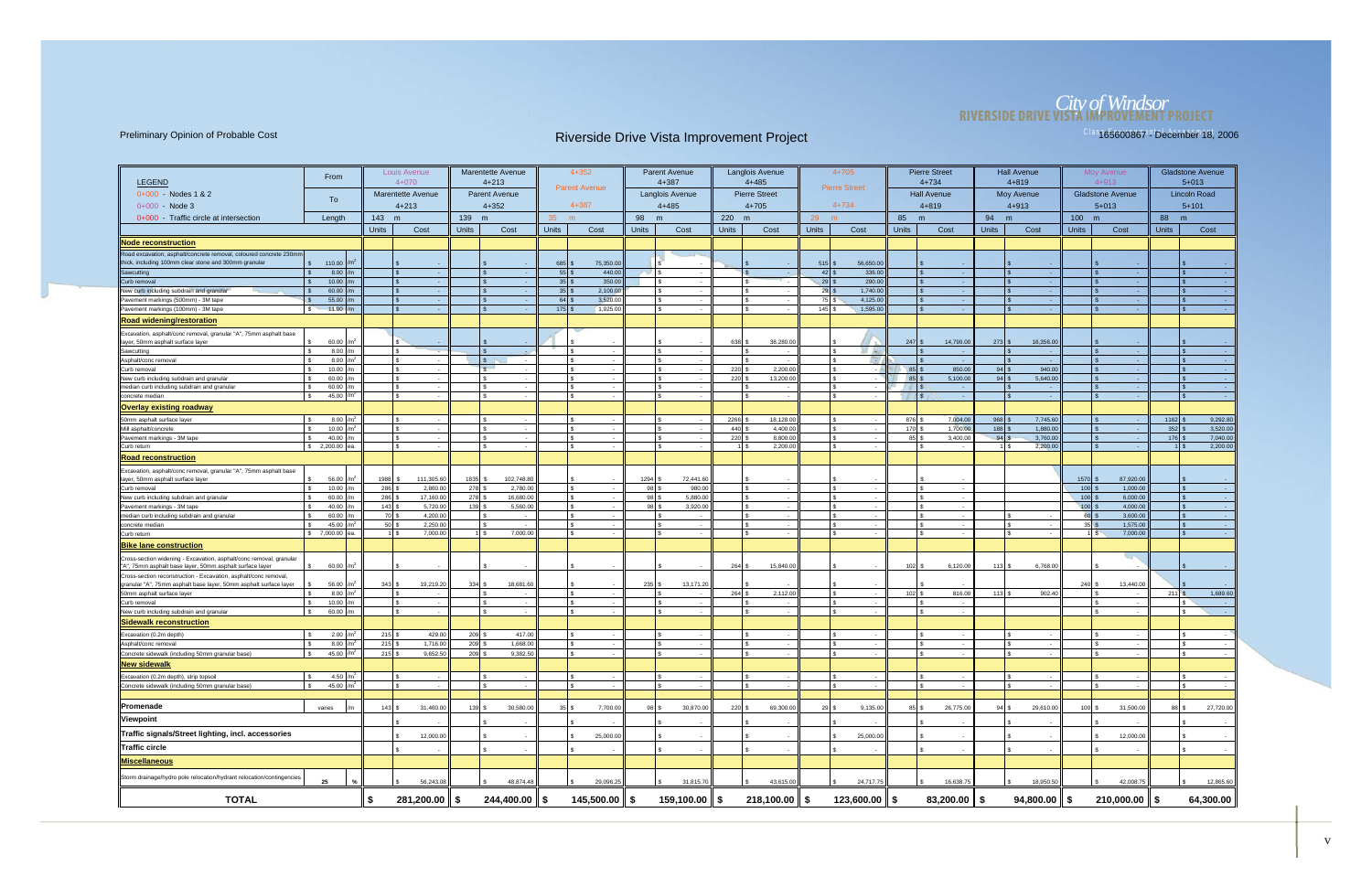# *City of Windsor* **RIVERSIDE DRIVE VISTA IMPROVEMENT PROJECT**

|                                                                                                                                       | From                                         |                                | $5 + 101$                              |              | <b>Lincoln Road</b>        |                  | Devonshire Road       |                | $5 + 821$                   |              | <b>Walker Road</b>       |                                 | <b>Montreuil Street</b>    |                  | <b>Albert Street</b>   |              | <b>Drouillard Road</b>   |                 | <b>Cadillac Street</b>  |                                | <b>Belleview Avenue</b> |
|---------------------------------------------------------------------------------------------------------------------------------------|----------------------------------------------|--------------------------------|----------------------------------------|--------------|----------------------------|------------------|-----------------------|----------------|-----------------------------|--------------|--------------------------|---------------------------------|----------------------------|------------------|------------------------|--------------|--------------------------|-----------------|-------------------------|--------------------------------|-------------------------|
| <b>LEGEND</b>                                                                                                                         |                                              |                                | <b>Lincoln Road</b>                    |              | $5 + 134$                  |                  | $5 + 482$             |                | <b>Walker Road</b>          |              | $5 + 847$                |                                 | $6 + 009$                  |                  | $6 + 186$              |              | $6 + 347$                |                 | $6+429$                 |                                | $6 + 721$               |
| 0+000 - Nodes 1 & 2                                                                                                                   | To                                           |                                |                                        |              | Devonshire Road            |                  | <b>Walker Road</b>    |                |                             |              | <b>Montreuil Street</b>  |                                 | <b>Albert Street</b>       |                  | <b>Drouillard Road</b> |              | <b>Cadillac Street</b>   |                 | <b>Belleview Avenue</b> |                                | <b>Pratt Place</b>      |
| $0+000 - Node 3$                                                                                                                      |                                              |                                | $5 + 134$                              |              | $5+482$                    |                  | $5 + 821$             |                | $5 + 847$                   |              | $6 + 009$                |                                 | $6 + 186$                  |                  | $6 + 347$              |              | $6 + 429$                |                 | $6 + 721$               |                                | $6 + 814$               |
| 0+000 - Traffic circle at intersection                                                                                                | Length                                       | 33                             | m                                      | 348 m        |                            | 339 m            |                       | 26             | m                           | 162 m        |                          | 177 m                           |                            | 161 m            |                        | 82 m         |                          | 292 m           |                         | 93                             | m                       |
|                                                                                                                                       |                                              | <b>Units</b>                   | Cost                                   | <b>Units</b> | Cost                       | <b>Units</b>     | Cost                  | <b>Units</b>   | Cost                        | <b>Units</b> | Cost                     | <b>Units</b>                    | Cost                       | <b>Units</b>     | Cost                   | <b>Units</b> | Cost                     | <b>Units</b>    | Cost                    | <b>Units</b>                   | Cost                    |
| Node reconstruction                                                                                                                   |                                              |                                |                                        |              |                            |                  |                       |                |                             |              |                          |                                 |                            |                  |                        |              |                          |                 |                         |                                |                         |
| Road excavation, asphalt/concrete removal, coloured concrete 230mm                                                                    |                                              |                                |                                        |              |                            |                  |                       |                |                             |              |                          |                                 |                            |                  |                        |              |                          |                 |                         |                                |                         |
| thick, including 100mm clear stone and 300mm granular                                                                                 | \$ 110.00                                    | 596S                           | 65,560.00                              |              |                            |                  |                       | 506            | 55,660.00                   |              |                          |                                 |                            |                  |                        |              |                          |                 |                         |                                |                         |
| Sawcutting                                                                                                                            | 8.00<br>10.00                                | 46S<br>$33 \mid$ \$            | 368.00<br>330.00                       |              | l s                        |                  | ls.<br>l \$           | 44S<br>$52$ \$ | 352.00<br>520.00            |              | - 2                      |                                 | $\sim 10^{-1}$             |                  |                        |              |                          |                 |                         |                                | - 40                    |
| Curb removal<br>New curb including subdrain and granular                                                                              | 60.00                                        | $33 \overline{\smash{\big)}\}$ | 1,980.00                               |              |                            |                  |                       |                | $52$ \$<br>3,120.00         |              | $\overline{\phantom{a}}$ |                                 | $\sim$<br>$\sim$ 100 $\pm$ |                  |                        |              |                          |                 | $\sim$                  |                                | $\sim$                  |
| Pavement markings (500mm) - 3M tape                                                                                                   | 55.00                                        | 88 \$                          | 4,840.00                               |              |                            |                  | $\mathbf{s}$          |                |                             |              |                          |                                 | $\sim$ $-$                 |                  |                        |              |                          |                 |                         |                                |                         |
| Pavement markings (100mm) - 3M tape                                                                                                   | 11.00 /m<br>\$.                              | $165$ \$                       | 1,815.00                               |              |                            |                  | ls.                   |                | $\sim$                      |              |                          |                                 | o en                       |                  |                        |              |                          |                 | - 4                     |                                | $\mathcal{S}$<br>- 1    |
| <b>Road widening/restoration</b>                                                                                                      |                                              |                                |                                        |              |                            |                  |                       |                |                             |              |                          |                                 |                            |                  |                        |              |                          |                 |                         |                                |                         |
| Excavation, asphalt/conc removal, granular "A", 75mm asphalt base                                                                     |                                              |                                |                                        |              |                            |                  |                       |                |                             |              |                          |                                 |                            |                  |                        |              |                          |                 |                         |                                |                         |
| layer, 50mm asphalt surface layer                                                                                                     | 60.00 /m                                     |                                |                                        | 88           | 5,280.00                   |                  |                       |                |                             |              |                          | $75$ $\frac{1}{3}$              | 4,500.00                   | -36              | 2,160.00               |              | 900.00                   | $114$ \$        | 6,840.00                | $24$ :                         | 1,440.00                |
| Sawcutting<br>Asphalt/conc removal                                                                                                    | 8.00<br>/m<br>8.00<br>/m                     |                                | $\mathbf{R}$                           | $110$<br>220 | 880.00<br>1,760.00         |                  | Ιs<br>ls.             |                |                             |              |                          | $250$ \$<br>$389$ $\frac{8}{3}$ | 2,000.00<br>3,108.00       | $120$<br>$111$ : | 960.00<br>888.00       | $50$ \$      | 400.00<br>518.00         | 380<br>$574$ \$ | 3,040.00<br>4,588.00    | $80$ \$<br>$148$ \$            | 640.00<br>1,184.00      |
| Curb removal                                                                                                                          | 10.00 $/m$                                   |                                |                                        | 220          | 2,200.00                   |                  | Ιs                    |                |                             |              |                          |                                 |                            |                  |                        |              |                          |                 |                         |                                |                         |
| New curb including subdrain and granular                                                                                              | 60.00<br>/m                                  |                                |                                        | 220          | 13,200.00                  |                  | ls.                   |                |                             |              |                          |                                 | $\sim$                     |                  |                        |              |                          |                 |                         |                                | - 1                     |
| median curb including subdrain and granular                                                                                           | 60.00                                        |                                | -S<br>$\sim$                           |              |                            |                  | ls.                   |                | $\sim$                      |              | $\sim$                   | $250$ \$                        | 15,000.00                  | $120$ $\sqrt{s}$ | 7,200.00               | $50$ \$      | 3,000.00                 | $380$ \$        | 22,800.00               | $80$ \ \$                      | 4,800.00                |
| concrete median                                                                                                                       | 45.00                                        |                                | S.                                     |              |                            |                  | ls.                   |                |                             |              |                          | $221$ $\sqrt{5}$                | 9,922.50                   | 63S              | 2,835.00               |              | 1,653.75                 | $326$ \$        | 14,647.50               | $42 \overline{\phantom{a}}$ \$ | 1,890.00                |
| Overlay existing roadway                                                                                                              |                                              |                                |                                        |              |                            |                  |                       |                |                             |              |                          |                                 |                            |                  |                        |              |                          |                 |                         |                                |                         |
| 50mm asphalt surface layer                                                                                                            | 8.00 $/m2$                                   |                                |                                        |              |                            |                  | l s                   |                |                             |              |                          |                                 |                            |                  |                        |              |                          |                 |                         |                                |                         |
| Mill asphalt/concrete<br>Pavement markings - 3M tape                                                                                  | 10.00 $/m2$<br>40.00<br>l/m                  |                                | $\mathbf{C}$                           | $110$ :      | 4,400.00                   |                  | Ι۹                    |                |                             |              |                          | $50$ \ \$                       | 2,000.00                   | 100 <sup>1</sup> | 4,000.00               | $50$ $s$     | 2,000.00                 | $100$ \$        | 4,000.00                | $60$ \$                        | 2,400.00                |
| Curb return                                                                                                                           | \$ 2,200.00 ea.                              |                                | S.                                     |              |                            |                  | IS.                   |                | $\sim$                      |              |                          |                                 | 2,200.00                   |                  | 2,200.00               |              | 2,200.00<br>1 I S        |                 | 2,200.00                | $1$ $\sqrt{5}$                 | 2,200.00                |
| <b>Road reconstruction</b>                                                                                                            |                                              |                                |                                        |              |                            |                  |                       |                |                             |              |                          |                                 |                            |                  |                        |              |                          |                 |                         |                                |                         |
| Excavation, asphalt/conc removal, granular "A", 75mm asphalt base                                                                     |                                              |                                |                                        |              |                            |                  |                       |                |                             |              |                          |                                 |                            |                  |                        |              |                          |                 |                         |                                |                         |
| layer, 50mm asphalt surface layer                                                                                                     | 56.00<br>\$.                                 |                                | $\mathcal{R}$                          |              | Ιs                         | $3538$ \$<br>678 | 198,144.80            |                |                             | 1571         | 87,998.4<br>3,240.00     |                                 | $\sim$                     |                  |                        |              |                          |                 |                         |                                |                         |
| Curb removal<br>New curb including subdrain and granular                                                                              | 10.00<br>60.00 $/m$                          |                                | -S                                     |              |                            | 678              | 6,780.00<br>40,680.00 |                | $\sim$                      | 324<br>324   | 19,440.00                |                                 | $\sim$                     |                  |                        |              |                          |                 |                         |                                |                         |
| Pavement markings - 3M tape                                                                                                           | 40.00<br>/m                                  |                                |                                        |              |                            | 339              | 13,560.00             |                |                             | 162          | 6,480.00                 |                                 | $\sim$                     |                  |                        |              |                          |                 |                         |                                |                         |
| median curb including subdrain and granular                                                                                           | 60.00                                        |                                |                                        |              |                            | 60               | 3,600.00              |                |                             | 220          | 13,200.00                |                                 |                            |                  |                        |              |                          |                 |                         |                                |                         |
| concrete median                                                                                                                       | 45.00<br>ፍ                                   |                                | $\mathbf{R}$<br>$\mathcal{F}$          |              |                            |                  | 1,575.00              |                |                             | 194          | 8,741.25                 |                                 | $\sim$                     |                  |                        |              |                          |                 |                         |                                |                         |
| Curb return                                                                                                                           | \$7,000.00<br>lea                            |                                |                                        |              |                            |                  | 7,000.00              |                |                             |              | $\sim$                   |                                 | $\sim$                     |                  |                        |              |                          |                 |                         |                                |                         |
| Bike lane construction<br>Cross-section widening - Excavation, asphalt/conc removal, granular                                         |                                              |                                |                                        |              |                            |                  |                       |                |                             |              |                          |                                 |                            |                  |                        |              |                          |                 |                         |                                |                         |
| "A", 75mm asphalt base layer, 50mm asphalt surface layer                                                                              | 60.00                                        |                                |                                        | 132          | 7,920.00                   |                  |                       |                |                             |              |                          |                                 |                            |                  |                        |              |                          |                 |                         |                                |                         |
| Cross-section reconstruction - Excavation, asphalt/conc removal,<br>granular "A", 75mm asphalt base layer, 50mm asphalt surface layer | 56.00 /m <sup>2</sup>                        |                                |                                        |              |                            |                  | 45,561.60             |                |                             | 389          | 21,772.80                |                                 |                            |                  |                        |              |                          |                 |                         |                                |                         |
| 50mm asphalt surface layer                                                                                                            | 8.00 $/m2$                                   |                                |                                        |              |                            |                  |                       |                | $\sim$                      |              | $\overline{\phantom{a}}$ |                                 |                            |                  |                        |              |                          |                 |                         |                                | $\sim$                  |
| Curb removal<br>New curb including subdrain and granular                                                                              | 10.00<br>$\mathcal{R}$<br>60.00 $/m$<br>- \$ |                                | $\mathbf{R}$<br>$\sim$<br>$\mathbf{s}$ |              | ١s                         |                  | ls.<br>ls.            |                | \$<br>$\sim$<br>$\sim$      |              | $\sim$                   |                                 | $\sim$                     |                  |                        |              | $\hat{\tau}$             |                 |                         |                                | <b>College</b>          |
| <b>Sidewalk reconstruction</b>                                                                                                        |                                              |                                |                                        |              |                            |                  |                       |                |                             |              |                          |                                 |                            |                  |                        |              |                          |                 |                         |                                |                         |
| Excavation (0.2m depth)                                                                                                               | $2.00$ /m <sup>2</sup>                       |                                |                                        | 165          | 330.00                     | $1017$ \$        | 2,034.00              |                |                             | 486          | 972.00                   |                                 |                            |                  |                        |              |                          |                 |                         |                                |                         |
| Asphalt/conc removal                                                                                                                  | 8.00 $/m^2$                                  |                                |                                        | 165          | 1,320.00                   | 678              | 5,424.00              |                |                             | 324          | 2,592.00                 |                                 |                            |                  |                        |              |                          |                 |                         |                                |                         |
| Concrete sidewalk (including 50mm granular base)                                                                                      | 45.00 $/m2$                                  |                                |                                        | 165          | 7,425.00                   | $1017$ \$        | 45,765.00             |                |                             | 486          | 21,870.00                |                                 |                            |                  |                        |              |                          |                 |                         |                                |                         |
| New sidewalk                                                                                                                          |                                              |                                |                                        |              |                            |                  |                       |                |                             |              |                          |                                 |                            |                  |                        |              |                          |                 |                         |                                |                         |
| Excavation (0.2m depth), strip topsoil                                                                                                | 4.50 $/m2$<br>- \$                           |                                | $\mathbf{s}$                           | 522          | 2,349.00                   |                  | l s                   |                |                             |              |                          |                                 |                            |                  |                        |              | \$.                      |                 |                         |                                |                         |
| Concrete sidewalk (including 50mm granular base)                                                                                      | 45.00 $/m^2$<br>$\mathbf{s}$                 |                                | $\mathbf{s}$                           | $522$ \$     | 23,490.00                  |                  | ls.                   |                |                             |              |                          |                                 |                            |                  |                        |              | \$.                      |                 |                         |                                |                         |
|                                                                                                                                       |                                              |                                |                                        |              |                            |                  |                       |                |                             |              |                          |                                 |                            |                  |                        |              |                          |                 |                         |                                |                         |
| Promenade                                                                                                                             | varies<br>/m                                 |                                | 10,395.00                              |              |                            |                  |                       |                |                             |              |                          |                                 |                            |                  |                        |              |                          |                 |                         |                                |                         |
| Viewpoint                                                                                                                             |                                              |                                |                                        |              |                            |                  |                       |                |                             |              |                          |                                 |                            |                  |                        |              |                          |                 |                         |                                |                         |
| Traffic signals/Street lighting, incl. accessories                                                                                    |                                              |                                | 25,000.00                              |              |                            |                  | 12,000.00             |                | 25,000.00                   |              |                          |                                 |                            |                  |                        |              |                          |                 |                         |                                |                         |
| Traffic circle                                                                                                                        |                                              |                                |                                        |              |                            |                  |                       |                |                             |              |                          |                                 | $\sim$                     |                  |                        |              |                          |                 |                         |                                |                         |
| Miscellaneous                                                                                                                         |                                              |                                |                                        |              |                            |                  |                       |                |                             |              |                          |                                 |                            |                  |                        |              |                          |                 |                         |                                |                         |
| Storm drainage/hydro pole relocation/hydrant relocation/contingencies                                                                 | 25<br>$\frac{1}{2}$                          |                                | 27,572.00                              |              | 17,638.50                  |                  | 95,531.10<br>l s      |                | 21,163.00                   |              | 46,576.61                |                                 | 9,682.63                   |                  | 5,060.75               |              | 2,667.94                 |                 | 14,528.88               |                                | 3,638.50                |
| <b>TOTAL</b>                                                                                                                          |                                              | \$                             | 137,900.00 \$                          |              | $88,200.00$ $\parallel$ \$ |                  | 477,700.00 \$         |                | $105,800.00$ $\parallel$ \$ |              | $232,900.00$   \$        |                                 | 48,400.00 $\ $ \$          |                  | $25,300.00$ \$         |              | 13,300.00 $\parallel$ \$ |                 | $72,600.00$ \$          |                                | 18,200.00               |
|                                                                                                                                       |                                              |                                |                                        |              |                            |                  |                       |                |                             |              |                          |                                 |                            |                  |                        |              |                          |                 |                         |                                |                         |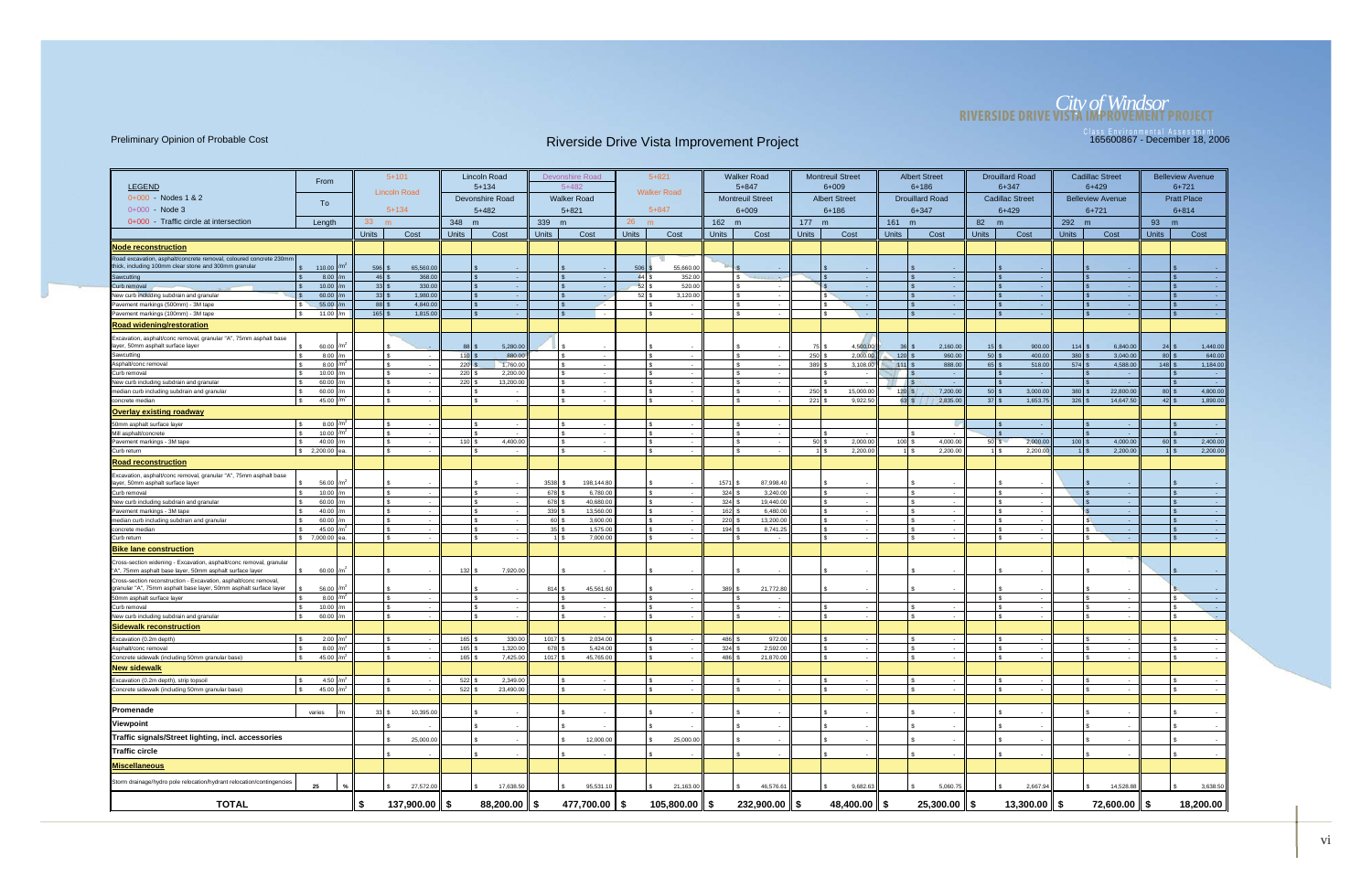# *City of Windsor* **RIVERSIDE DRIVE VISTA IMPROVEMENT PROJECT**

| <b>LEGEND</b>                                                                                                                         | From                           |                                | <b>Pratt Place</b><br>$6 + 814$ |                 | $6 + 965$                       |              | <b>Strabane Avenue</b><br>$6 + 997$ |                 | George Avenue<br>7+503 |              | <b>Rossini Boulevard</b><br>$7 + 694$ |              | Jos. Janisse Avenue<br>$7 + 807$ |                     | $8 + 157$              |                                       | <b>Pillette Road</b><br>$8 + 187$ |                               | 8+494<br><b>Coventry Gardens</b> |              | <b>Buckingham Drive</b><br>8+698 |
|---------------------------------------------------------------------------------------------------------------------------------------|--------------------------------|--------------------------------|---------------------------------|-----------------|---------------------------------|--------------|-------------------------------------|-----------------|------------------------|--------------|---------------------------------------|--------------|----------------------------------|---------------------|------------------------|---------------------------------------|-----------------------------------|-------------------------------|----------------------------------|--------------|----------------------------------|
| 0+000 Nodes 1 & 2                                                                                                                     |                                |                                | <b>Strabane Avenue</b>          |                 | <b>Strabane Avenue</b>          |              | George Avenue                       |                 | Rossini Boulevard      |              | Jos. Janisse Avenue                   |              | <b>Pillette Road</b>             |                     | <b>Pillette Road</b>   |                                       | <b>Buckingham Drive</b>           |                               | crosswalk                        |              | <b>Ford Boulevard</b>            |
| 0+000 - Node 3                                                                                                                        | To                             |                                | 6+965                           |                 | 6+997                           |              | $7 + 503$                           |                 | 7+694                  |              | $7 + 807$                             |              | $8 + 157$                        |                     | $8 + 187$              |                                       | 8+698                             |                               | $8 + 501$                        |              | $8 + 797$                        |
| 0+000 - Traffic circle at intersection                                                                                                | Length                         | 151                            | m                               | 32 <sup>2</sup> | m                               | 506 m        |                                     | 191 m           |                        | $113$ m      |                                       | 350 m        |                                  | 30 <sup>2</sup>     | m                      | 511 m                                 |                                   | 7<br>m                        |                                  | 99<br>m      |                                  |
|                                                                                                                                       |                                | <b>Units</b>                   | Cost                            | <b>Units</b>    | Cost                            | <b>Units</b> | Cost                                | <b>Units</b>    | Cost                   | <b>Units</b> | Cost                                  | <b>Units</b> | Cost                             | <b>Units</b>        | Cost                   | <b>Units</b>                          | Cost                              | <b>Units</b>                  | Cost                             | <b>Units</b> | Cost                             |
| Node reconstruction                                                                                                                   |                                |                                |                                 |                 |                                 |              |                                     |                 |                        |              |                                       |              |                                  |                     |                        |                                       |                                   |                               |                                  |              |                                  |
| Road excavation, asphalt/concrete removal, coloured concrete 230mn                                                                    |                                |                                |                                 |                 |                                 |              |                                     |                 |                        |              |                                       |              |                                  |                     |                        |                                       |                                   |                               |                                  |              |                                  |
| thick, including 100mm clear stone and 300mm granular                                                                                 | \$ 110.00                      |                                |                                 | 592             | 65,120.00                       |              |                                     |                 |                        |              |                                       |              |                                  | $484$ $\frac{9}{3}$ | 53,240.00              |                                       |                                   | $67$ $\overline{\phantom{0}}$ | 7,370.00                         |              |                                  |
| Sawcutting                                                                                                                            | 8.00                           |                                | $\sim$ $\sim$                   |                 | $50$ \$<br>400.00               |              | $\sim$                              |                 |                        |              | - 4                                   |              | $\sim$                           | 68 \$               | 544.00                 |                                       | <b>College</b>                    | $27$ \$                       | 216.00                           |              |                                  |
| Curb removal                                                                                                                          | 10.00                          |                                |                                 |                 | $48$ \$<br>480.00               |              |                                     |                 |                        |              | - 4                                   |              | $\sim$                           | $60$ \$             | 600.00                 |                                       |                                   | 14S                           | 140.00                           |              |                                  |
| New curb including subdrain and granular                                                                                              | 60.00                          |                                | l \$                            |                 | $48$ \$<br>2,880.00<br>4,950.00 |              | $\mathbf{S}$                        |                 |                        |              | $\sim$                                |              | $\sim$ $-$                       | $60$ \$             | 3,600.00               |                                       | - 14                              | $14$ \$                       | 840.00                           |              |                                  |
| Pavement markings (500mm) - 3M tape<br>Pavement markings (100mm) - 3M tape                                                            | 55.00<br>$\mathbf{s}$<br>11.00 |                                | l \$                            |                 | $90$ \$<br>$64$ \$<br>704.00    |              |                                     |                 |                        |              | $\sim$                                |              | - \$<br>$\sim$<br>- 4            |                     | $\sim$                 |                                       |                                   | $24$ \$                       | 1,320.00<br>- 1                  |              |                                  |
| <b>Road widening/restoration</b>                                                                                                      |                                |                                |                                 |                 |                                 |              |                                     |                 |                        |              |                                       |              |                                  |                     |                        |                                       |                                   |                               |                                  |              |                                  |
|                                                                                                                                       |                                |                                |                                 |                 |                                 |              |                                     |                 |                        |              |                                       |              |                                  |                     |                        |                                       |                                   |                               |                                  |              |                                  |
| Excavation, asphalt/conc removal, granular "A", 75mm asphalt base<br>layer, 50mm asphalt surface layer                                | 60.00                          | 24                             | 1,440.00                        |                 |                                 |              |                                     |                 |                        |              |                                       |              |                                  |                     |                        |                                       |                                   |                               |                                  |              |                                  |
| Sawcutting                                                                                                                            | 8.00                           | $80$ \$                        | 640.00                          |                 |                                 |              |                                     |                 |                        |              |                                       |              | F 80                             |                     |                        |                                       |                                   |                               |                                  |              |                                  |
| Asphalt/conc removal                                                                                                                  | 8.00                           | $148$ $\overline{\phantom{1}}$ | 1,184.00                        |                 | s                               |              |                                     |                 |                        |              |                                       |              | <b>EV</b>                        |                     | $\sim$                 |                                       |                                   |                               |                                  |              |                                  |
| Curb removal                                                                                                                          | 10.00                          |                                |                                 |                 | $\mathbb{S}$                    | 626          | 6,260.00                            |                 |                        |              |                                       |              | $\sim$                           |                     |                        |                                       |                                   |                               |                                  |              |                                  |
| New curb including subdrain and granular<br>median curb including subdrain and granular                                               | 60.00                          |                                | l s<br>$\sim$<br>4,800.00       |                 | £.                              | 1012         | 60,720.00                           |                 |                        |              | $\sim$                                |              | $\sim$                           |                     | <b>Contract</b>        |                                       | . .                               |                               |                                  |              |                                  |
| concrete median                                                                                                                       | 60.00<br>45.00                 | 80 \$<br>$84$ \$               | 3,780.00                        |                 | \$                              |              | . .                                 |                 |                        |              | $\sim$                                |              | $\sim$<br>$\sim$                 | <b>SIE</b>          | $\sim$<br>- 4          |                                       | - 1                               |                               | $\sim$                           |              |                                  |
| <b>Overlay existing roadway</b>                                                                                                       |                                |                                |                                 |                 |                                 |              |                                     |                 |                        |              |                                       |              |                                  |                     |                        |                                       |                                   |                               |                                  |              |                                  |
|                                                                                                                                       |                                |                                |                                 |                 |                                 |              |                                     |                 |                        |              |                                       |              |                                  |                     |                        |                                       |                                   |                               |                                  |              |                                  |
| 50mm asphalt surface layer<br>Mill asphalt/concrete                                                                                   | 8.00<br>10.00                  |                                | $\sim$                          |                 | $\sim$                          | 3795         | 30,360.00<br>$\sim$                 |                 |                        |              | $\sim$                                |              | $\sim 10^{-1}$                   |                     | <b>Contract</b><br>198 |                                       | $\sim$ $-$                        |                               | $\sim$                           |              |                                  |
| Pavement markings - 3M tape                                                                                                           | 40.00                          | 110S                           | 4,400.00                        |                 |                                 | 506          | 20,240.00                           |                 |                        |              |                                       |              |                                  |                     |                        |                                       |                                   |                               |                                  |              |                                  |
| Curb return                                                                                                                           | \$2,200.00                     |                                | 2,200.00<br>$1$ $\bar{s}$       |                 | \$.                             |              |                                     |                 |                        |              |                                       |              | $\sim$                           |                     |                        |                                       | s.                                |                               |                                  |              |                                  |
| <u>Road reconstruction</u>                                                                                                            |                                |                                |                                 |                 |                                 |              |                                     |                 |                        |              |                                       |              |                                  |                     |                        |                                       |                                   |                               |                                  |              |                                  |
| Excavation, asphalt/conc removal, granular "A", 75mm asphalt base                                                                     |                                |                                |                                 |                 |                                 |              |                                     |                 |                        |              |                                       |              |                                  |                     |                        |                                       |                                   |                               |                                  |              |                                  |
| layer, 50mm asphalt surface layer<br>Curb removal                                                                                     | 56.00                          |                                | ۱s.                             |                 | \$                              |              | $\mathcal{R}$                       | 1261            | 70,593.60              | 746 \$       | 41,764.80                             | 2496         | 139,776.00                       |                     |                        | 3559                                  | 199.281.60                        |                               |                                  | 653          | 36,590.40                        |
| New curb including subdrain and granular                                                                                              | 10.00<br>- \$<br>60.00         |                                | ١s                              |                 | £.                              |              |                                     | 382             | 22,920.00              | 226S         | 13,560.00                             | 700 \$       | ٠.<br>42,000.00                  |                     |                        | $150$ \$<br>$942 \overline{\text{S}}$ | 1,500.00<br>56,520.00             |                               | $\sim$                           | 198          | 11,880.00                        |
| Pavement markings - 3M tape                                                                                                           | 40.00                          |                                | l s                             |                 |                                 |              |                                     | 191             | 7,640.00               | 113          | 4,520.00                              | 350          | 14,000.00                        |                     |                        | $511$ \ \$                            | 20,440.00                         |                               |                                  | 99           | 3,960.00                         |
| median curb including subdrain and granular                                                                                           | 60.00                          |                                | l s                             |                 |                                 |              |                                     | 30 <sup>1</sup> | 1,800.00               |              | $\sim$                                |              | $\sim$                           |                     |                        |                                       | $\sim$                            |                               |                                  |              |                                  |
| Concrete median                                                                                                                       | 45.00                          |                                |                                 |                 |                                 |              |                                     | 24              | 1,080.00               |              |                                       |              | ٠.                               |                     |                        |                                       |                                   |                               | $\sim$                           |              |                                  |
| Curb return                                                                                                                           | \$7,000.00                     |                                |                                 |                 |                                 |              |                                     |                 | 7,000.00               |              | 7,000.00                              |              | 7,000.00<br>$1$ \ $\frac{6}{3}$  |                     |                        |                                       | $\sim$                            |                               | $\sim$                           |              | 7,000.00                         |
| <b>Bike lane construction</b>                                                                                                         |                                |                                |                                 |                 |                                 |              |                                     |                 |                        |              |                                       |              |                                  |                     |                        |                                       |                                   |                               |                                  |              |                                  |
| Cross-section widening - Excavation, asphalt/conc removal, granular<br>"A", 75mm asphalt base layer, 50mm asphalt surface layer       | 60.00                          |                                |                                 |                 |                                 | 759          | 45,540.00                           |                 |                        |              |                                       |              |                                  |                     |                        |                                       |                                   |                               |                                  |              |                                  |
| Cross-section reconstruction - Excavation, asphalt/conc removal,<br>granular "A", 75mm asphalt base layer, 50mm asphalt surface layer | 56.00                          |                                |                                 |                 |                                 |              |                                     | 458             | 25,670.40              | 271          | 15,187.20                             | 840          | 47,040.00                        |                     |                        | 1226                                  | 68,678.40                         |                               |                                  | 238          | 13,305.60                        |
| 50mm asphalt surface layer                                                                                                            | 8.00                           |                                |                                 |                 |                                 |              | $\sim$                              |                 |                        |              | $\sim$                                |              | $\sim$                           |                     | $\sim$                 |                                       | $\sim$                            |                               |                                  |              |                                  |
| Curb removal                                                                                                                          | 10.00                          |                                |                                 |                 |                                 |              |                                     |                 |                        |              |                                       |              | $\sim$                           |                     |                        |                                       | $\sim$                            |                               |                                  |              |                                  |
| New curb including subdrain and granular                                                                                              | 60.00                          |                                |                                 |                 |                                 |              |                                     |                 |                        |              |                                       |              | $\sim$                           |                     |                        |                                       |                                   |                               |                                  |              |                                  |
| <b>Sidewalk reconstruction</b>                                                                                                        |                                |                                |                                 |                 |                                 |              |                                     |                 |                        |              |                                       |              |                                  |                     |                        |                                       |                                   |                               |                                  |              |                                  |
| Excavation (0.2m depth)                                                                                                               | 2.00                           |                                |                                 |                 |                                 | 759          | 1,518.00                            | 287             | 573.00                 | 170          | 339.00                                | 525          | 1,050.00                         |                     |                        | 647                                   | 1,293.00                          |                               |                                  | 149          | 297.00                           |
| Asphalt/conc removal                                                                                                                  | 8.00                           |                                | l s                             |                 | $\sim$                          | 506          | 4,048.00                            | 191             | 1,528.00               | 113          | 904.00                                | 350          | 2,800.00                         |                     |                        | 431                                   | 3,448.00                          |                               |                                  | 99           | 792.00                           |
| Concrete sidewalk (including 50mm granular base)                                                                                      | 45.00 $/m2$                    |                                |                                 |                 |                                 | 759          | 34,155.00                           | 287             | 12,892.50              | 170 \$       | 7,627.50                              | 525          | 23,625.00                        |                     |                        | 647                                   | 29,092.50                         |                               |                                  | $149$ :      | 6,682.50                         |
| New sidewalk                                                                                                                          |                                |                                |                                 |                 |                                 |              |                                     |                 |                        |              |                                       |              |                                  |                     |                        |                                       |                                   |                               |                                  |              |                                  |
| Excavation (0.2m depth), strip topsoil                                                                                                | 4.50 /m <sup>2</sup>           |                                |                                 |                 |                                 | 759 \$       | 3,415.50                            |                 |                        |              |                                       |              |                                  |                     |                        |                                       |                                   |                               |                                  |              |                                  |
| Concrete sidewalk (including 50mm granular base)                                                                                      | 45.00 / $m^2$                  |                                |                                 |                 |                                 | 759 \$       | 34,155.00                           |                 |                        |              |                                       |              | $\sim$                           |                     |                        |                                       |                                   |                               |                                  |              |                                  |
| Promenade                                                                                                                             |                                |                                |                                 |                 |                                 |              |                                     |                 |                        |              |                                       |              |                                  |                     |                        |                                       |                                   |                               |                                  |              |                                  |
|                                                                                                                                       | varies                         |                                |                                 |                 |                                 |              |                                     |                 |                        |              |                                       |              |                                  |                     |                        |                                       |                                   |                               |                                  |              |                                  |
| Viewpoint                                                                                                                             |                                |                                |                                 |                 |                                 |              |                                     |                 |                        |              |                                       |              |                                  |                     |                        |                                       |                                   |                               |                                  |              |                                  |
| Traffic signals/Street lighting, incl. accessories                                                                                    |                                |                                |                                 |                 | 25,000.00                       |              |                                     |                 | 12,000.00              |              |                                       |              |                                  |                     | 25,000.00              |                                       |                                   |                               | 24,000.00                        |              |                                  |
| Traffic circle                                                                                                                        |                                |                                |                                 |                 |                                 |              |                                     |                 |                        |              | 7,000.00                              |              |                                  |                     |                        |                                       |                                   |                               |                                  |              | 7,000.00                         |
| Miscellaneous                                                                                                                         |                                |                                |                                 |                 |                                 |              |                                     |                 |                        |              |                                       |              |                                  |                     |                        |                                       |                                   |                               |                                  |              |                                  |
| Storm drainage/hydro pole relocation/hydrant relocation/contingencies                                                                 | 25                             |                                | 4,611.00                        |                 | 24,883.50                       |              | 60,102.88                           |                 | 40,924.38              |              | 22,725.63                             |              | 69,322.75                        |                     | 20,746.00              |                                       | 95,063.38                         |                               | 8,471.50                         |              | 20,126.88                        |
| <b>TOTAL</b>                                                                                                                          |                                | \$                             | $23,100.00$ \$                  |                 | $124,400.00$ \$                 |              | $300,500.00$ \$                     |                 | $204,600.00$ \$        |              | 120,600.00 $\ $ \$                    |              | $346,600.00$ \$                  |                     | $103,700.00$ \$        |                                       | 475,300.00 $\parallel$ \$         |                               | 42,400.00 $\ $ \$                |              | 107,600.00                       |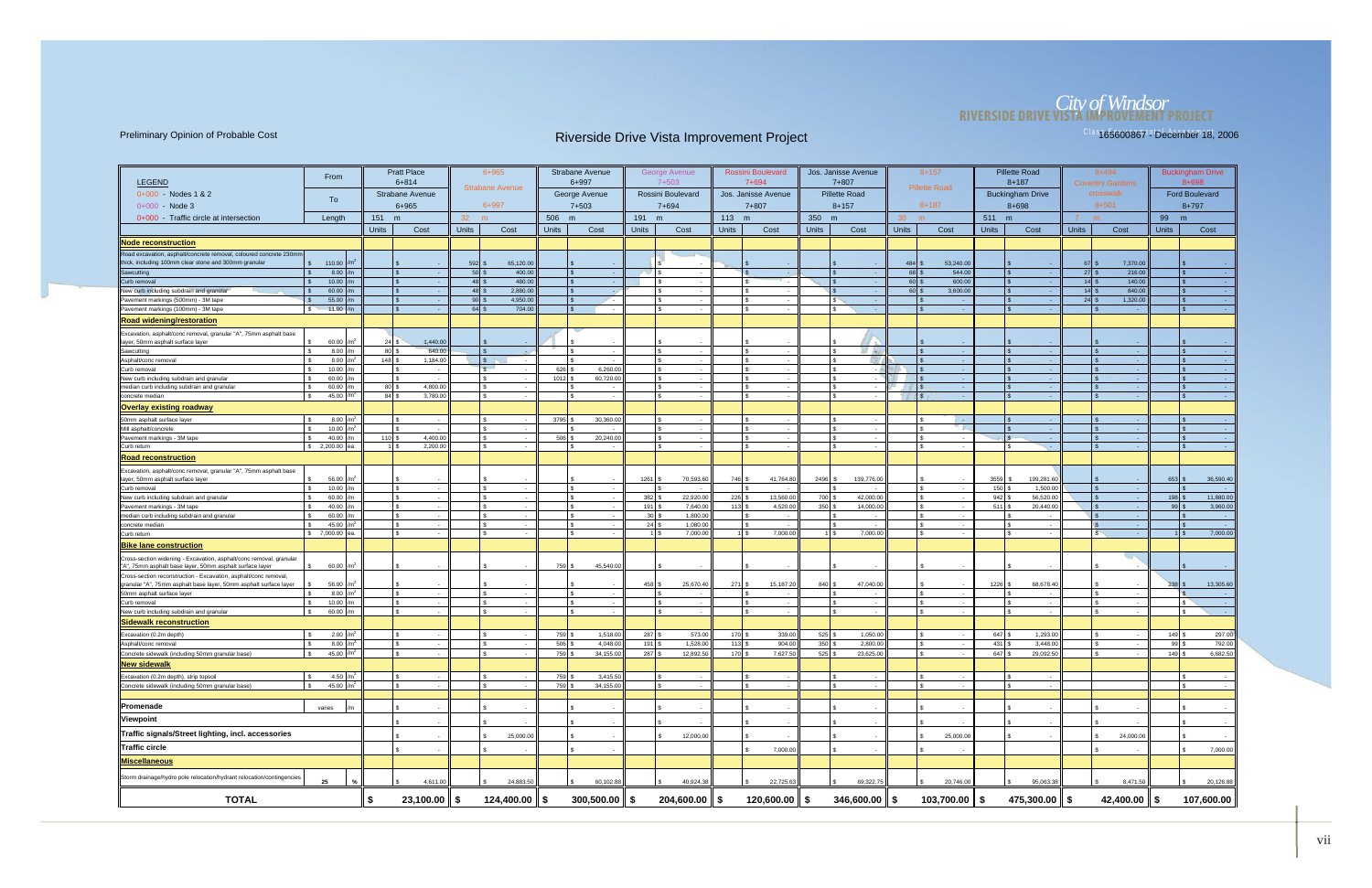# *City of Windsor* **RIVERSIDE DRIVE VISTA IMPROVEMENT PROJECT**

|                                                                                                                                       |                          |                    | $8 + 797$                  |                                | <b>Ford Boulevard</b>     |                      | <b>Thompson Boulevard</b> |                  | Prado Road                  |                   | <b>Villaire Avenue</b>   |                     | <b>St. Louis Avenue</b> |                              | Reedmere Avenue          |                            | <b>Esdras Avenue</b>     |                    | Jefferson Boulevard   |                 | <b>Patrice Street</b>  |
|---------------------------------------------------------------------------------------------------------------------------------------|--------------------------|--------------------|----------------------------|--------------------------------|---------------------------|----------------------|---------------------------|------------------|-----------------------------|-------------------|--------------------------|---------------------|-------------------------|------------------------------|--------------------------|----------------------------|--------------------------|--------------------|-----------------------|-----------------|------------------------|
| <b>LEGEND</b>                                                                                                                         | From                     |                    |                            |                                | $8 + 827$                 |                      | $8 + 927$                 |                  | $9 + 012$                   |                   | $9 + 086$                |                     | $9 + 177$               |                              | $9 + 287$                |                            | $9 + 388$                |                    | $9 + 576$             |                 | $9+702$                |
| $0+000 -$ Nodes 1 & 2                                                                                                                 |                          |                    | <b>Ford Boulevard</b>      |                                | <b>Thompson Boulevard</b> |                      | Prado Road                |                  | <b>Villaire Avenue</b>      |                   | St. Louis Avenue         |                     | <b>Reedmere Avenue</b>  |                              | <b>Esdras Avenue</b>     |                            | Jefferson Boulevard      |                    | <b>Patrice Street</b> |                 | <b>St. Rose Street</b> |
| $0+000$ - Node 3                                                                                                                      | To                       |                    | $8 + 827$                  |                                | $8 + 927$                 |                      | $9 + 012$                 |                  | $9 + 086$                   |                   | $9 + 177$                |                     | $9 + 287$               |                              | $9 + 388$                |                            | $9 + 576$                |                    | $9 + 702$             |                 | $10+406$               |
| 0+000 Traffic circle at intersection                                                                                                  | Length                   | 30                 | m                          | 100 m                          |                           | 85 m                 |                           | 74 m             |                             | 91                | m                        | $110 \text{ m}$     |                         | 101                          | m                        | 188 m                      |                          | 126 m              |                       | 704 m           |                        |
|                                                                                                                                       |                          | <b>Units</b>       | Cost                       | <b>Units</b>                   | Cost                      | <b>Units</b>         | Cost                      | <b>Units</b>     | Cost                        | <b>Units</b>      | Cost                     | <b>Units</b>        | Cost                    | <b>Units</b>                 | Cost                     | <b>Units</b>               | Cost                     | <b>Units</b>       | Cost                  | <b>Units</b>    | Cost                   |
|                                                                                                                                       |                          |                    |                            |                                |                           |                      |                           |                  |                             |                   |                          |                     |                         |                              |                          |                            |                          |                    |                       |                 |                        |
| <b>Node reconstruction</b><br>Road excavation, asphalt/concrete removal, coloured concrete 230mm                                      |                          |                    |                            |                                |                           |                      |                           |                  |                             |                   |                          |                     |                         |                              |                          |                            |                          |                    |                       |                 |                        |
| ick, including 100mm clear stone and 300mm granular                                                                                   | 110.00                   | $343$ \$           | 37,730.00                  |                                |                           |                      |                           |                  |                             |                   |                          |                     | $\sim$                  |                              |                          |                            |                          |                    |                       |                 |                        |
| Sawcutting                                                                                                                            | 8.00                     | 30S                | 240.00                     |                                |                           |                      |                           |                  | $\sqrt{s}$                  |                   |                          |                     | $\sim$                  |                              | $\sim$                   |                            |                          |                    |                       |                 |                        |
| Curb removal                                                                                                                          | 10.00                    | 60 \$              | 600.00                     |                                |                           |                      |                           |                  | l s                         |                   | . .                      |                     | - 1                     |                              | $\sim$                   |                            |                          |                    |                       | $\sqrt{3}$      |                        |
| New curb including subdrain and granular<br>Pavement markings (500mm) - 3M tape                                                       | 60.00<br>55.00           | $60$ \$<br>$46$ \$ | 3,600.00<br>2,530.00       |                                |                           |                      |                           |                  | l s                         |                   |                          |                     | $\sim$<br>$\sim$        |                              | I S<br>$\sim$            |                            |                          |                    |                       | <b>S</b>        |                        |
| Pavement markings (100mm) - 3M tape                                                                                                   | 11.00                    | $90$ \$            | 990.00                     |                                |                           |                      |                           |                  | Ιs                          |                   |                          |                     | o ko                    |                              | $\sim$                   |                            |                          |                    |                       |                 |                        |
| <b>Road widening/restoration</b>                                                                                                      |                          |                    |                            |                                |                           |                      |                           |                  |                             |                   |                          |                     |                         |                              |                          |                            |                          |                    |                       |                 |                        |
| Excavation, asphalt/conc removal, granular "A", 75mm asphalt base                                                                     |                          |                    |                            |                                |                           |                      |                           |                  |                             |                   |                          |                     |                         |                              |                          |                            |                          |                    |                       |                 |                        |
| layer, 50mm asphalt surface layer                                                                                                     | 60.00                    |                    |                            |                                |                           |                      |                           |                  |                             |                   |                          |                     |                         |                              |                          |                            |                          |                    |                       |                 |                        |
| Sawcutting                                                                                                                            | $8.00$ /m                |                    |                            |                                |                           |                      |                           |                  | Is                          |                   | $\sim$                   |                     |                         |                              | - 1                      |                            |                          |                    |                       |                 | $\sim$                 |
| Asphalt/conc removal<br>Curb removal                                                                                                  | 8.00<br>10.00            |                    | l s                        | $100$ $\sqrt{2}$               | 1,000.00                  | $85$ \ $\frac{1}{3}$ | 850.00                    | 74 S             | 740.00                      | 91                | 910.00                   | $110$ $\frac{1}{3}$ | 1,100.00                | $101$ S                      | 1,010.00                 |                            |                          | $252$ :            | 2,520.00              | 1408            | 14,080.00              |
| New curb including subdrain and granular                                                                                              | 60.00 $/m$               |                    |                            | $200$ \$                       | 12,000.00                 | $170$ \$             | 10,200.00                 | 148S             | 8,880.00                    | $182$ $\pm$       | 10,920.00                | $220$ :             | 13,200.00               | $202$ $\sqrt{s}$             | 12,120.00                | 376                        | 22,560.00                | 252                | 15,120.00             | 1408            | 84,480.00              |
| median curb including subdrain and granular                                                                                           | 60.00                    |                    | IS.                        |                                |                           |                      |                           |                  | I S                         |                   |                          |                     |                         |                              | $\sqrt{S}$<br>$\sim$     |                            |                          |                    |                       |                 |                        |
| concrete median                                                                                                                       | 45.00 /m <sup>2</sup>    |                    | l s<br>$\sim$              |                                | $\sim$                    |                      | $\sim$                    |                  | l s<br>$\sim$               |                   | $\overline{\phantom{a}}$ |                     | $\sim$                  |                              | $\sqrt{s}$<br>$\sim$ $-$ |                            | $\sim$                   |                    | $\sim$                | $\sqrt{3}$      | $\sim$                 |
| <b>Overlay existing roadway</b>                                                                                                       |                          |                    |                            |                                |                           |                      |                           |                  |                             |                   |                          |                     |                         |                              |                          |                            |                          |                    |                       |                 |                        |
| 50mm asphalt surface layer                                                                                                            | 8.00                     |                    | l s                        | 660                            | 5,280.00                  | 561                  | 4,488.00                  | 488              | 3,907.2                     | 601               | 4,804.80                 | 726                 | 5,808.00                | 667                          | 5,332.80                 | 1241                       | 9,926.40                 | $832$ :            | 6,652.8               | $4646$ \ \;     | 37,171.20              |
| Mill asphalt/concrete                                                                                                                 | 10.00 $/m2$              |                    |                            |                                |                           |                      |                           |                  |                             |                   |                          |                     |                         |                              |                          |                            |                          |                    |                       |                 |                        |
| Pavement markings - 3M tape<br>Curb return                                                                                            | 40.00<br>$$2,200.00$ ea. |                    | $\sqrt{3}$                 | $100$ $\frac{1}{3}$            | 4.000.00                  | $85$ $\sqrt{S}$      | 3.400.00<br>2,200.00      | 74S              | 2.960.00<br>2,200.00<br>1 S | $91$ s            | 3.640.00<br>2,200.0      | $110$ s             | 4.400.00<br>2,200.0     | $101$ s<br>1 I S             | 4.040.00<br>2,200.00     | $188$ $S$                  | 7,520.00<br>2,200.0      | 126                | 5.040.00<br>2,200.00  | $704$ \$<br>11S | 28,160.00<br>2,200.00  |
| <b>Road reconstruction</b>                                                                                                            |                          |                    |                            |                                |                           |                      |                           |                  |                             |                   |                          |                     |                         |                              |                          |                            |                          |                    |                       |                 |                        |
|                                                                                                                                       |                          |                    |                            |                                |                           |                      |                           |                  |                             |                   |                          |                     |                         |                              |                          |                            |                          |                    |                       |                 |                        |
| Excavation, asphalt/conc removal, granular "A", 75mm asphalt base<br>layer, 50mm asphalt surface layer                                | 56.00 /m <sup>2</sup>    |                    |                            |                                |                           |                      |                           |                  |                             |                   |                          |                     |                         |                              |                          |                            |                          |                    |                       |                 |                        |
| Curb removal                                                                                                                          | 10.00                    |                    | Is                         |                                |                           |                      |                           |                  | ١s                          |                   |                          |                     |                         |                              |                          |                            |                          |                    |                       |                 |                        |
| New curb including subdrain and granular                                                                                              | 60.00                    |                    | Ιs                         |                                |                           |                      |                           |                  | Ι۹                          |                   |                          |                     | $\sim$                  |                              | Ι۹<br>$\sim$             |                            |                          |                    |                       |                 |                        |
| Pavement markings - 3M tape<br>median curb including subdrain and granular                                                            | 40.00<br>60.00           |                    |                            |                                |                           |                      |                           |                  |                             |                   |                          |                     |                         |                              | $\sim$                   |                            |                          |                    |                       |                 |                        |
| concrete media                                                                                                                        | 45.00                    |                    |                            |                                |                           |                      |                           |                  |                             |                   |                          |                     |                         |                              |                          |                            |                          |                    |                       |                 |                        |
| Curb return                                                                                                                           | \$ 7,000.00 ea.          |                    | $\sqrt{3}$                 | -96                            |                           |                      |                           |                  | l s                         |                   | ٠.                       |                     | $\sim$                  |                              | l s<br>$\sim$            |                            |                          |                    | $\sim$                | $\mathcal{S}$   |                        |
| <b>Bike lane construction</b>                                                                                                         |                          |                    |                            |                                |                           |                      |                           |                  |                             |                   |                          |                     |                         |                              |                          |                            |                          |                    |                       |                 |                        |
| Cross-section widening - Excavation, asphalt/conc removal, granular<br>"A", 75mm asphalt base layer, 50mm asphalt surface layer       | 60.00                    |                    | $\mathbb{R}$               | $240$ $\overline{\phantom{0}}$ | 14,400.00                 | $204$ \$             | 12,240.00                 | $178$ $\sqrt{5}$ | 10,656.00                   | $218$ $\sqrt{5}$  | 13,104.00                | $264$ \$            | 15,840.00               | $242$ \$                     | 14,544.00                | $451$ \ \$                 | 27,072.00                | $302$ \$           | 18,144.00             | $1690$ \$       | 101,376.00             |
| Cross-section reconstruction - Excavation, asphalt/conc removal,<br>granular "A", 75mm asphalt base layer, 50mm asphalt surface layer | 56.00 /m <sup>2</sup>    |                    |                            |                                |                           |                      |                           |                  |                             |                   |                          |                     |                         |                              |                          |                            |                          |                    |                       |                 |                        |
| 50mm asphalt surface layer                                                                                                            | 8.00 $/m2$               |                    |                            |                                |                           |                      |                           |                  | Ι۹                          |                   |                          |                     |                         |                              |                          |                            |                          |                    |                       | l s             |                        |
| Curb removal                                                                                                                          | 10.00                    |                    | l s                        |                                |                           |                      |                           |                  | l s                         |                   |                          |                     | $\sim$                  |                              | l s<br>$\sim$            |                            |                          |                    |                       | l s             | <b>College</b>         |
| New curb including subdrain and granular                                                                                              | 60.00 $/m$               |                    | l s                        |                                | $\sim$                    |                      |                           |                  | l s                         |                   | $\sim$                   |                     | $\sim$                  |                              | Is<br>$\sim$             |                            | $\overline{\phantom{a}}$ |                    | $\sim$                | I ۾             | S.                     |
| <b>Sidewalk reconstruction</b>                                                                                                        |                          |                    |                            |                                |                           |                      |                           |                  |                             |                   |                          |                     |                         |                              |                          |                            |                          |                    |                       |                 |                        |
| Excavation (0.2m depth)                                                                                                               | $2.00$ /m <sup>2</sup>   |                    |                            | 150                            | 300.00                    | 128                  | 255.00                    | $111$ $\sqrt{3}$ | 222.00                      | 137               | 273.00                   | 165                 | 330.00                  | $152$ $\pm$                  | 303.00                   | 282                        | 564.00                   | 189                | 378.00                | 1056            | 2,112.00               |
| Asphalt/conc removal<br>Concrete sidewalk (including 50mm granular base)                                                              | 8.00<br>45.00 $/m2$      |                    |                            | 100<br>$150$ $\pm$             | 800.00<br>6,750.00        | $85$ \$<br>$128$ \$  | 680.00<br>5.737.50        | 74S<br>111S      | 592.00<br>4.995.00          | $91$ :<br>$137$ s | 728.00<br>6.142.50       | $110$ s<br>$165$ \$ | 880.00<br>7,425.00      | $101$ $\sqrt{5}$<br>$152$ \$ | 808.00<br>6,817,50       | 188<br>$282$ $\frac{1}{3}$ | 1,504.00<br>12,690.00    | $126$ :<br>$189$ : | 1,008.00<br>8,505.00  | 704<br>1056     | 5,632.00<br>47,520.00  |
| <b>New sidewalk</b>                                                                                                                   |                          |                    |                            |                                |                           |                      |                           |                  |                             |                   |                          |                     |                         |                              |                          |                            |                          |                    |                       |                 |                        |
| Excavation (0.2m depth), strip topsoil                                                                                                | 4.50 $/m2$               |                    | l s                        |                                |                           |                      |                           |                  | l s                         |                   |                          |                     |                         |                              |                          |                            |                          |                    |                       |                 |                        |
| Concrete sidewalk (including 50mm granular base)                                                                                      | 45.00 $/m2$              |                    | l s                        |                                |                           |                      |                           |                  | l s                         |                   |                          |                     |                         |                              | Is                       |                            |                          |                    |                       | I ۾             |                        |
|                                                                                                                                       |                          |                    |                            |                                |                           |                      |                           |                  |                             |                   |                          |                     |                         |                              |                          |                            |                          |                    |                       |                 |                        |
| Promenade                                                                                                                             | varies                   |                    |                            |                                |                           |                      |                           |                  |                             |                   |                          |                     |                         |                              |                          |                            |                          |                    |                       |                 |                        |
| Viewpoint                                                                                                                             |                          |                    |                            |                                |                           |                      |                           |                  |                             |                   |                          |                     |                         |                              |                          |                            |                          |                    |                       |                 |                        |
| Traffic signals/Street lighting, incl. accessories                                                                                    |                          |                    | 25,000.00                  |                                |                           |                      |                           |                  |                             |                   |                          |                     |                         |                              |                          |                            |                          |                    |                       |                 |                        |
| Traffic circle                                                                                                                        |                          |                    |                            |                                |                           |                      |                           |                  |                             |                   |                          |                     | 7,000.00                |                              |                          |                            |                          |                    | 7,000.00              |                 |                        |
| Miscellaneous                                                                                                                         |                          |                    |                            |                                |                           |                      |                           |                  |                             |                   |                          |                     |                         |                              |                          |                            |                          |                    |                       |                 |                        |
| Storm drainage/hydro pole relocation/hydrant relocation/contingencies                                                                 |                          |                    |                            |                                |                           |                      |                           |                  |                             |                   |                          |                     |                         |                              |                          |                            |                          |                    |                       |                 |                        |
|                                                                                                                                       | 25                       |                    | 17,672.50                  |                                | 11,132.50                 |                      | 10,012.63                 |                  | 8,788.05                    |                   | 10,680.58                |                     | 12,795.75               |                              | 11,793.83                |                            | 21,009.10                |                    | 14,891.95             |                 | 80,682.80              |
| <b>TOTAL</b>                                                                                                                          |                          | \$                 | $88,400.00$ $\parallel$ \$ |                                | 55,700.00 $\ \$$          |                      | $50,100.00$   \$          |                  | 43,900.00 $\parallel$ \$    |                   | 53,400.00 $\ $ \$        |                     | 71,000.00 ∥ \$          |                              | 59,000.00 $\ $ \$        |                            | $105,000.00$   \$        |                    | $81,500.00$   \$      |                 | 403,400.00             |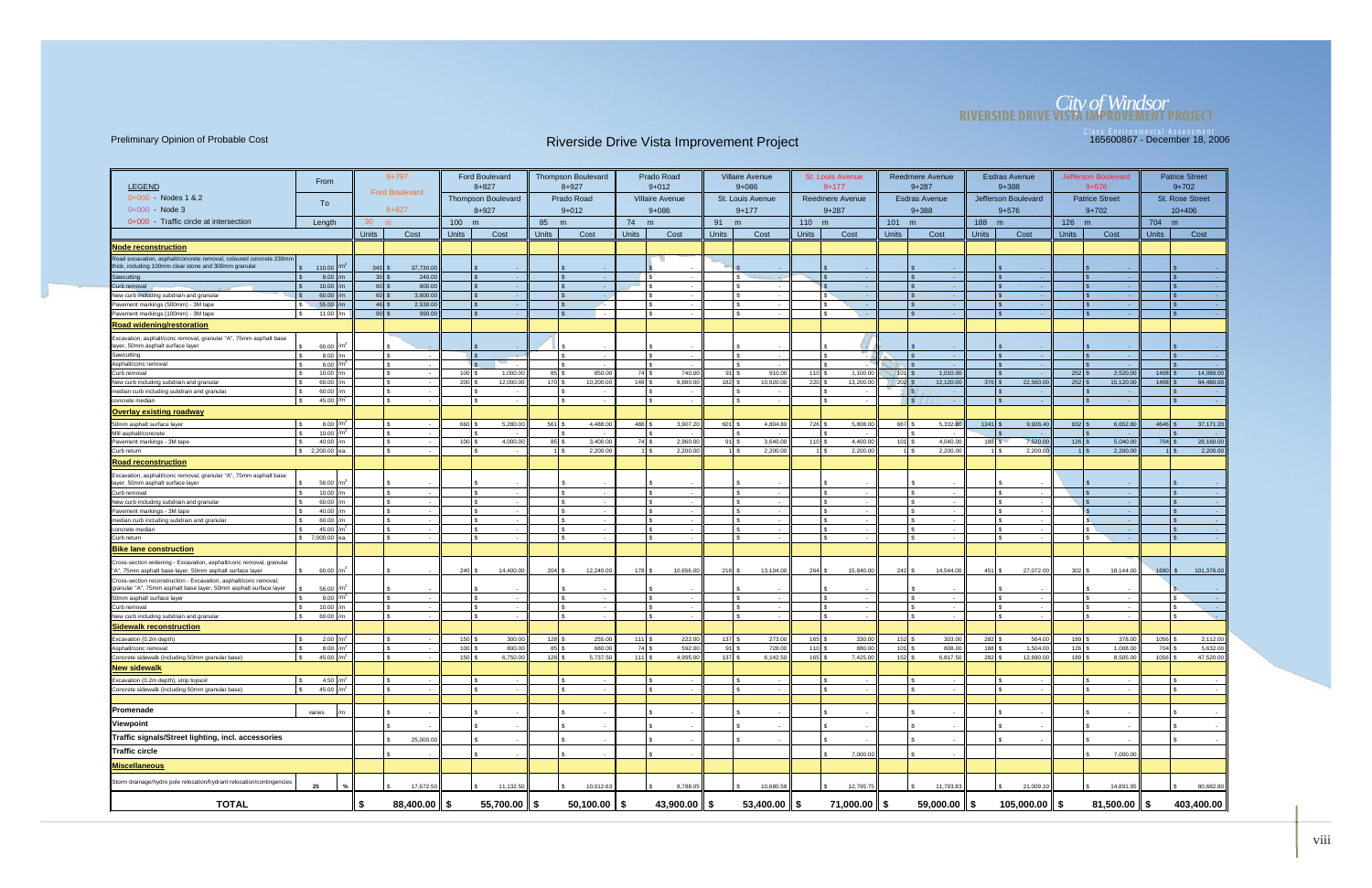# *City of Windsor* **RIVERSIDE DRIVE VISTA IMPROVEMENT PROJECT**

|                                                                                                                                       |                               |              | <b>St. Rose Street</b> |                          |                         | <b>Isabelle Place</b>    |                           | <b>Belleperche Place</b> |                           | <b>Fairview Place</b>      |                              | <b>St. Paul Avenue</b>     |                     | $11+410$           |                     | Lauzon Road                 |              | <b>Watson Avenue</b>  |                 | Dieppe Street                     |                 | $12 + 685$           |
|---------------------------------------------------------------------------------------------------------------------------------------|-------------------------------|--------------|------------------------|--------------------------|-------------------------|--------------------------|---------------------------|--------------------------|---------------------------|----------------------------|------------------------------|----------------------------|---------------------|--------------------|---------------------|-----------------------------|--------------|-----------------------|-----------------|-----------------------------------|-----------------|----------------------|
| <b>LEGEND</b>                                                                                                                         | From                          |              | $10+406$               |                          |                         | $10 + 648$               |                           | $10+754$                 |                           | $10 + 855$                 |                              | $11+068$                   |                     | <b>Lauzon Road</b> |                     | $11+458$                    |              | $11+739$              |                 | $11+995$                          |                 | <b>Brumpton Park</b> |
| 0+000 - Nodes 1 & 2                                                                                                                   | To                            |              | <b>Isabelle Place</b>  |                          |                         | <b>Belleperche Place</b> |                           | <b>Fairview Place</b>    |                           | St. Paul Avenue            |                              | <b>Lauzon Road</b>         |                     |                    |                     | <b>Watson Avenue</b>        |              | <b>Dieppe Street</b>  |                 | <b>Riverdale Drive</b>            |                 | crosswalk            |
| $0+000 - Node 3$                                                                                                                      |                               |              | $10+648$               |                          |                         | $10+754$                 |                           | $10+855$                 |                           | $11+068$                   |                              | $11+410$                   |                     | $11+458$           |                     | $11+739$                    |              | $11+995$              |                 | $13+000$                          |                 | $12+693$             |
| 0+000 - Traffic circle at intersection                                                                                                | Length                        | 242 m        |                        |                          | 106 m                   |                          | $101$ m                   |                          | 213                       | m                          | 342 m                        |                            | 48 m                |                    | 281 m               |                             | 256 m        |                       | 1005 m          |                                   | $8 \text{ m}$   |                      |
|                                                                                                                                       |                               | <b>Units</b> | Cost                   |                          | <b>Units</b>            | Cost                     | <b>Units</b>              | Cost                     | <b>Units</b>              | Cost                       | <b>Units</b>                 | Cost                       | <b>Units</b>        | Cost               | <b>Units</b>        | Cost                        | <b>Units</b> | Cost                  | <b>Units</b>    | Cost                              | <b>Units</b>    | Cost                 |
| <b>Node reconstruction</b>                                                                                                            |                               |              |                        |                          |                         |                          |                           |                          |                           |                            |                              |                            |                     |                    |                     |                             |              |                       |                 |                                   |                 |                      |
| Road excavation, asphalt/concrete removal, coloured concrete 230mm                                                                    |                               |              |                        |                          |                         |                          |                           |                          |                           |                            |                              |                            |                     |                    |                     |                             |              |                       |                 |                                   |                 |                      |
| thick, including 100mm clear stone and 300mm granular                                                                                 | \$ 110.00                     |              |                        |                          |                         |                          |                           |                          |                           |                            |                              |                            | $565$ \$            | 62,150.00          |                     |                             |              |                       |                 |                                   | $77$ \ \$       | 8,470.00             |
| Sawcutting                                                                                                                            | 8.00<br>10.00                 |              |                        | - 1                      | $\mathsf{S}$            |                          | l S<br>$\mathbf{\hat{s}}$ |                          | $\blacksquare$            |                            | $\overline{\text{S}}$<br>l s |                            | $110$ \$<br>$96$ \$ | 880.00<br>960.00   | l \$                |                             |              |                       |                 |                                   |                 | 224.00<br>160.00     |
| New curb including subdrain and granular                                                                                              | 60.00                         |              |                        | $\sim$                   |                         |                          |                           |                          |                           |                            |                              |                            | $96 \s$             | 5,760.00           |                     |                             |              |                       |                 | $\sim$                            | $16$ $\sqrt{5}$ | 960.00               |
| Pavement markings (500mm) - 3M tape                                                                                                   | 55.00                         |              |                        |                          | I s                     |                          | $\mathbf{s}$              |                          |                           |                            | I S.                         |                            | 65 \$               | 3,575.0            |                     |                             |              |                       |                 |                                   |                 | 1,540.00             |
| Pavement markings (100mm) - 3M tape                                                                                                   | 11.00<br>$\mathbf{s}$         |              | $\mathfrak{L}$         |                          | IS.                     |                          | <b>S</b>                  |                          |                           | l S                        |                              |                            | 144S                | 1,584.00           | l S                 |                             |              |                       |                 |                                   | l \$            |                      |
| <b>Road widening/restoration</b>                                                                                                      |                               |              |                        |                          |                         |                          |                           |                          |                           |                            |                              |                            |                     |                    |                     |                             |              |                       |                 |                                   |                 |                      |
| Excavation, asphalt/conc removal, granular "A", 75mm asphalt base                                                                     |                               |              |                        |                          |                         |                          |                           |                          |                           |                            |                              |                            |                     |                    |                     |                             |              |                       |                 |                                   |                 |                      |
| layer, 50mm asphalt surface layer                                                                                                     | 60.00<br>8.00                 |              |                        |                          |                         |                          |                           |                          | 218 <sup>5</sup><br>60 \$ | 13,080.00<br>480.00        | $\mathsf{ls}$                |                            |                     | EF Au              |                     |                             |              |                       |                 |                                   |                 |                      |
| Sawcutting<br>Asphalt/conc removal                                                                                                    | 8.00                          |              |                        |                          | s                       |                          | l s                       |                          | 71 S                      | 570.40                     | l s                          |                            |                     | <b>CRY</b>         |                     |                             |              |                       |                 | $\sim$                            |                 |                      |
| Curb removal                                                                                                                          | 10.00                         |              |                        |                          | $\mathbb{R}$            |                          | $\mathcal{F}$             |                          |                           |                            | l s                          |                            |                     |                    |                     |                             |              |                       |                 |                                   |                 |                      |
| New curb including subdrain and granular                                                                                              | 60.00                         |              |                        |                          |                         |                          |                           |                          |                           |                            | ا م                          |                            |                     |                    |                     |                             |              |                       |                 |                                   |                 |                      |
| median curb including subdrain and granular<br>concrete median                                                                        | 60.00<br>45.00                |              |                        |                          | l \$                    |                          | l \$<br><b>S</b>          |                          | 60 \$<br>35S              | 3,600.00<br>1,552.50       | $\sqrt{3}$                   |                            |                     | -S<br>$\sim$       | $\vert$ \$          |                             |              |                       |                 | - 4                               |                 |                      |
| <b>Overlay existing roadway</b>                                                                                                       |                               |              |                        |                          |                         |                          |                           |                          |                           |                            |                              |                            |                     |                    |                     |                             |              |                       |                 |                                   |                 |                      |
| 50mm asphalt surface layer                                                                                                            |                               |              |                        |                          |                         |                          |                           |                          |                           |                            |                              |                            |                     |                    |                     |                             |              |                       |                 |                                   |                 |                      |
| Mill asphalt/concrete                                                                                                                 | 8.00<br>10.00                 |              |                        | $\overline{\phantom{a}}$ |                         |                          |                           |                          |                           |                            |                              |                            |                     |                    |                     | - 4                         |              |                       |                 |                                   |                 |                      |
| Pavement markings - 3M tape                                                                                                           | 40.00                         | 121          |                        | 4.840.00                 | 53S                     | 2,120.00                 | 51S                       | 2,020.00                 | 107 <sup>°</sup>          | 4,260.00                   | 171 \$                       | 6,840.00                   |                     |                    |                     |                             |              |                       |                 |                                   |                 |                      |
| Curb return                                                                                                                           | \$ 2,200.00 ea                |              |                        | 2,200.00                 | $1 \overline{\text{S}}$ | 2,200.00                 |                           | 2,200.00                 |                           | 2,200.00                   |                              | 2,200.00                   |                     |                    |                     |                             |              | <b>Section</b>        |                 | $\sim$                            |                 |                      |
| <u>Road reconstruction</u>                                                                                                            |                               |              |                        |                          |                         |                          |                           |                          |                           |                            |                              |                            |                     |                    |                     |                             |              |                       |                 |                                   |                 |                      |
| Excavation, asphalt/conc removal, granular "A", 75mm asphalt base                                                                     |                               |              |                        |                          |                         |                          |                           |                          |                           |                            |                              |                            |                     |                    |                     |                             |              |                       |                 |                                   |                 |                      |
| layer, 50mm asphalt surface layer                                                                                                     | 56.00                         |              |                        |                          |                         |                          |                           |                          |                           |                            |                              |                            |                     |                    | 1855                | 103,857.60                  | 1690         | 94,617.60             | 6633            | 371,448.00                        |                 |                      |
| Curb removal                                                                                                                          | 10.00<br>60.00                |              |                        | $\sim$                   | $\mathbf{R}$            |                          | l s<br>l \$               | . .                      |                           |                            |                              |                            |                     |                    | 562<br>562          | 5,620.00<br>33,720.00       | 512<br>512   | 5,120.00<br>30,720.00 | 2010<br>2010    | 20,100.00<br>120,600.00           |                 |                      |
| New curb including subdrain and granular<br>Pavement markings - 3M tape                                                               | 40.00                         |              |                        | $\sim$                   |                         |                          |                           |                          |                           |                            |                              |                            |                     |                    | $281$ $\frac{1}{3}$ | 11,240.00                   | 256          | 10,240.00             | 1005            | 40,200.00                         |                 |                      |
| median curb including subdrain and granular                                                                                           | 60.00                         |              |                        |                          |                         |                          |                           |                          |                           |                            |                              |                            |                     |                    |                     |                             |              |                       |                 |                                   |                 |                      |
| concrete median                                                                                                                       | 45.00                         |              |                        | $\sim$                   | l s                     |                          | l s                       |                          |                           |                            |                              |                            |                     |                    |                     | - -                         |              |                       |                 | $\sim$                            |                 |                      |
| Curb return                                                                                                                           | \$ 7,000.00 ea.               |              | \$.                    | $\sim$                   | l \$                    |                          | l S                       |                          |                           | <b>S</b>                   | l s                          |                            |                     |                    |                     | . .                         |              | 7,000.00<br>ıl s      |                 | 7,000.00<br>$\overline{\text{S}}$ |                 |                      |
| <b>Bike lane construction</b>                                                                                                         |                               |              |                        |                          |                         |                          |                           |                          |                           |                            |                              |                            |                     |                    |                     |                             |              |                       |                 |                                   |                 |                      |
| Cross-section widening - Excavation, asphalt/conc removal, granular<br>"A", 75mm asphalt base layer, 50mm asphalt surface layer       | 60.00                         |              |                        |                          |                         |                          |                           |                          |                           |                            |                              |                            |                     |                    |                     |                             |              |                       |                 |                                   |                 |                      |
| Cross-section reconstruction - Excavation, asphalt/conc removal,<br>granular "A", 75mm asphalt base layer, 50mm asphalt surface layer | 56.00                         |              |                        |                          |                         |                          |                           |                          |                           |                            |                              |                            |                     |                    | 674 \$              | 37,766.40                   | $614$ \$     | 34,406.40             | 2412            | 135,072.00                        |                 |                      |
| 50mm asphalt surface layer                                                                                                            | 8.00                          |              |                        |                          |                         |                          |                           |                          |                           |                            |                              |                            |                     |                    |                     |                             |              |                       |                 |                                   |                 |                      |
| Curb removal                                                                                                                          | 10.00                         |              |                        | $\sim$                   | $\hat{\mathcal{L}}$     |                          | l s                       |                          |                           | $\sim$                     | Ι۹                           |                            |                     |                    |                     | $\sim$                      |              |                       |                 | $\sim$                            |                 |                      |
| New curb including subdrain and granular                                                                                              | 60.00                         |              |                        |                          |                         |                          |                           |                          |                           |                            |                              |                            |                     |                    |                     |                             |              |                       |                 |                                   |                 |                      |
| Sidewalk reconstruction                                                                                                               |                               |              |                        |                          |                         |                          |                           |                          |                           |                            |                              |                            |                     |                    |                     |                             |              |                       |                 |                                   |                 |                      |
| Excavation (0.2m depth)                                                                                                               | 2.00                          |              |                        |                          |                         |                          |                           |                          |                           |                            | 120 <sup>°</sup>             | 240.00                     |                     |                    | 422                 | 843.00                      | 384          | 768.00                | 1508            | 3,015.00                          |                 |                      |
| Asphalt/conc removal                                                                                                                  | 8.00<br>45.00                 |              | $\mathcal{F}$          |                          | ۱.s                     |                          | l s                       |                          |                           |                            | 120 <sup>5</sup><br>120 \$   | 960.00<br>5,400.00         |                     |                    | $422$ \$<br>422     | 3,372.00<br>18,967.50       | 384<br>384   | 3,072.00<br>17,280.00 | 1508<br>1508    | 12,060.00<br>67,837.50            |                 |                      |
| Concrete sidewalk (including 50mm granular base)                                                                                      |                               |              |                        |                          |                         |                          |                           |                          |                           |                            |                              |                            |                     |                    |                     |                             |              |                       |                 |                                   |                 |                      |
| New sidewalk                                                                                                                          |                               |              |                        |                          | l \$                    |                          |                           |                          |                           |                            |                              |                            |                     |                    |                     |                             |              |                       |                 |                                   |                 |                      |
| Excavation (0.2m depth), strip topsoil<br>Concrete sidewalk (including 50mm granular base)                                            | 4.50 / $m^2$<br>45.00 / $m^2$ |              |                        |                          |                         |                          | ls.<br><b>S</b>           |                          | 320 \$<br>320 \$          | 1,437.75<br>14,377.50      |                              |                            |                     |                    |                     |                             |              |                       | 461<br>$461$ \$ | 2,072.25<br>20,722.50             |                 |                      |
|                                                                                                                                       |                               |              |                        |                          |                         |                          |                           |                          |                           |                            |                              |                            |                     |                    |                     |                             |              |                       |                 |                                   |                 |                      |
| Promenade                                                                                                                             | varies                        |              |                        |                          |                         |                          |                           |                          |                           |                            |                              |                            |                     |                    |                     |                             |              |                       |                 |                                   |                 |                      |
| Viewpoint                                                                                                                             |                               |              |                        |                          |                         |                          |                           |                          |                           |                            |                              |                            |                     |                    |                     |                             |              |                       |                 |                                   |                 |                      |
|                                                                                                                                       |                               |              |                        |                          |                         |                          |                           |                          |                           |                            |                              |                            |                     |                    |                     |                             |              |                       |                 |                                   |                 |                      |
| Traffic signals/Street lighting, incl. accessories                                                                                    |                               |              |                        | 12,000.00                |                         |                          |                           |                          |                           | 12,000.00                  |                              |                            |                     | 25,000.00          |                     |                             |              |                       |                 |                                   |                 | 24,000.00            |
| Traffic circle                                                                                                                        |                               |              |                        | 7,000.00                 |                         |                          |                           |                          |                           |                            |                              | 7,000.00                   |                     |                    |                     |                             |              |                       |                 |                                   |                 |                      |
| <b>Miscellaneous</b>                                                                                                                  |                               |              |                        |                          |                         |                          |                           |                          |                           |                            |                              |                            |                     |                    |                     |                             |              |                       |                 |                                   |                 |                      |
| Storm drainage/hydro pole relocation/hydrant relocation/contingencies                                                                 | 25                            |              |                        | 4,760.00                 |                         | 1,080.00                 |                           | 1,055.00                 |                           | 13,389.54                  |                              | 3,910.00                   |                     | 24,977.25          |                     | 53,846.63                   |              | 50,806.00             |                 | 200,031.81                        |                 | 8,838.50             |
| <b>TOTAL</b>                                                                                                                          |                               | \$           | $30,800.00$   \$       |                          |                         | $5,400.00$ \$            |                           | $5,300.00$ \$            |                           | $66,900.00$ $\parallel$ \$ |                              | $26,600.00$ $\parallel$ \$ |                     | 124,900.00 ∥ \$    |                     | $269,200.00$ $\parallel$ \$ |              | 254,000.00 ∥ \$       |                 | $1,000,200.00$ $\parallel$ \$     |                 | 44,200.00            |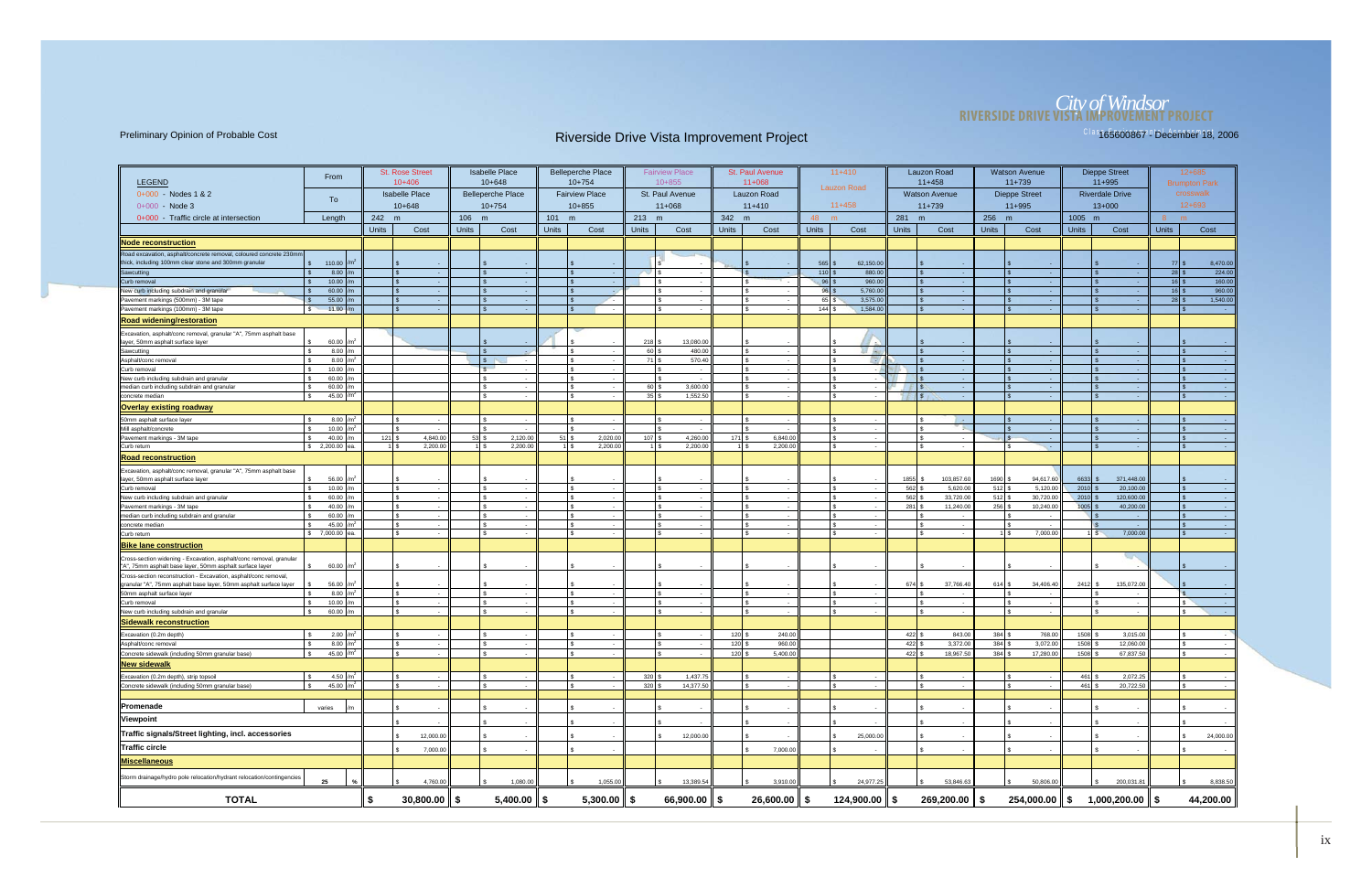## *City of Windsor* **RIVERSIDE DRIVE VISTA IMPROVEMENT PROJECT**

| <b>LEGEND</b>                                                                                                                         | From                           |                                     | $13+000$               |              | <b>Riverdale Drive</b><br>$13 + 050$ |                    | <b>Bertha Street</b><br>$13 + 167$ |                  | $13 + 236$          |              | <b>Flora Avenue</b><br>$13 + 267$ |              | <b>Martinique Avenue</b><br>$13 + 534$ |                                | <b>Vanderbilt Crescent</b><br>$13 + 666$ |                  | <b>Sandpoint Drive</b><br>$13 + 737$ |                    | 14+029                 |                  | <b>Florence Avenue</b><br>$14 + 059$ |
|---------------------------------------------------------------------------------------------------------------------------------------|--------------------------------|-------------------------------------|------------------------|--------------|--------------------------------------|--------------------|------------------------------------|------------------|---------------------|--------------|-----------------------------------|--------------|----------------------------------------|--------------------------------|------------------------------------------|------------------|--------------------------------------|--------------------|------------------------|------------------|--------------------------------------|
| $0+000 - Nodes 1 & 2$                                                                                                                 | To                             |                                     | <b>Riverdale Drive</b> |              | <b>Bertha Street</b>                 |                    | <b>Flora Avenue</b>                |                  | <b>Flora Avenue</b> |              | <b>Martinique Avenue</b>          |              | Vanderbilt Crescent                    |                                | <b>Sandpoint Drive</b>                   |                  | <b>Florence Avenue</b>               |                    | <b>Florence Avenue</b> |                  | <b>Clover Street</b>                 |
| $0+000$ - Node 3                                                                                                                      |                                |                                     | $13 + 050$             |              | $13 + 167$                           |                    | $13 + 236$                         |                  | $13+267$            |              | $13 + 534$                        |              | 13+666                                 |                                | $13 + 737$                               |                  | $14 + 029$                           |                    | $14 + 059$             |                  | $14 + 317$                           |
| 0+000 - Traffic circle at intersection                                                                                                | Length                         | 50                                  |                        | 117 m        |                                      | 69                 | m                                  | 31               | m                   | 267 m        |                                   | 132 m        |                                        | 71 m                           |                                          | 292 m            |                                      | 30<br>m            |                        | 258<br>m         |                                      |
|                                                                                                                                       |                                | <b>Units</b>                        | Cost                   | <b>Units</b> | Cost                                 | <b>Units</b>       | Cost                               | <b>Units</b>     | Cost                | <b>Units</b> | Cost                              | <b>Units</b> | Cost                                   | <b>Units</b>                   | Cost                                     | <b>Units</b>     | Cost                                 | <b>Units</b>       | Cost                   | <b>Units</b>     | Cost                                 |
| <b>Node reconstruction</b>                                                                                                            |                                |                                     |                        |              |                                      |                    |                                    |                  |                     |              |                                   |              |                                        |                                |                                          |                  |                                      |                    |                        |                  |                                      |
| Road excavation, asphalt/concrete removal, coloured concrete 230mm                                                                    |                                |                                     |                        |              |                                      |                    |                                    |                  |                     |              |                                   |              |                                        |                                |                                          |                  |                                      |                    |                        |                  |                                      |
| thick, including 100mm clear stone and 300mm granular                                                                                 | 110.00                         | 979                                 | 107,690.00             |              |                                      |                    |                                    | 360              | 39,600.00           |              |                                   |              |                                        |                                |                                          |                  |                                      | $445$ \$           | 48,950.00              |                  |                                      |
| Sawcutting                                                                                                                            | 8.00                           | $71$ $\sqrt{3}$                     | 568.00                 |              |                                      |                    |                                    | 62               | 496.00              |              | s.<br>- 4                         |              | $\sim$                                 |                                | $\sim$                                   |                  |                                      | $39$ \$            | 312.00                 |                  | <b>Card</b>                          |
| Curb removal<br>New curb including subdrain and granular                                                                              | 10.00<br>60.00                 | $100$ $\vert$ \$<br>$100$ $\approx$ | 1,000.00<br>6,000.00   |              | £.                                   |                    |                                    | 62 \$<br>$62$ \$ | 620.00<br>3,720.00  |              | $\sim$<br>$\sim$                  |              | <b>.</b><br>$\sim$                     |                                | <b>COL</b><br>- 10                       |                  |                                      | $60$ \$<br>$60$ \$ | 600.00<br>3,600.00     |                  | - 40<br>- 40                         |
| Pavement markings (500mm) - 3M tape                                                                                                   | 55.00                          |                                     |                        |              |                                      |                    |                                    | $57$ \ \$        | 3,135.00            |              |                                   |              | $\sim$                                 |                                | $\sim$                                   |                  |                                      | $68$ \$            | 3,740.00               |                  |                                      |
| Pavement markings (100mm) - 3M tape                                                                                                   | 11.00 $/m$                     | $\mathbb{S}$                        | - 1                    |              | $\mathbf{s}$<br>n.                   |                    | l s                                | $93$ \$          | 1,023.00            |              | $\overline{\phantom{a}}$          |              | $\sim$                                 |                                | $\sim 10^{-1}$                           |                  | $\mathbb{R}$                         | $60$ s             | 660.00                 |                  | <b>Card</b>                          |
| <b>Road widening/restoration</b>                                                                                                      |                                |                                     |                        |              |                                      |                    |                                    |                  |                     |              |                                   |              |                                        |                                |                                          |                  |                                      |                    |                        |                  |                                      |
| Excavation, asphalt/conc removal, granular "A", 75mm asphalt base                                                                     |                                |                                     |                        |              |                                      |                    |                                    |                  |                     |              |                                   |              |                                        |                                |                                          |                  |                                      |                    |                        |                  |                                      |
| layer, 50mm asphalt surface layer                                                                                                     | 60.00 $/m$                     |                                     |                        | <b>70 \$</b> | 4,212.00                             | 41 I S             | 2,484.0                            |                  |                     | 160          | 9,612.00                          |              | 4,752.00                               | $43$ $\frac{9}{2}$             | 2,556.00                                 | 175              | 10,512.00                            |                    |                        | $155$ $$$        | 9,288.00                             |
| Sawcutting                                                                                                                            | $8.00$ /m                      |                                     |                        |              |                                      |                    |                                    |                  |                     |              |                                   |              |                                        |                                | $\sim$                                   |                  |                                      |                    | $\sim$                 |                  | <b>Contract</b>                      |
| Asphalt/conc removal                                                                                                                  | 8.00 $/m2$                     |                                     |                        |              |                                      |                    |                                    |                  | l s                 |              |                                   |              |                                        |                                |                                          |                  |                                      |                    |                        |                  | $\sim$ 10 $\pm$                      |
| Curb removal                                                                                                                          | 10.00 $/m$                     |                                     |                        | 234S         | 2,340.00                             | $138$ :            | 1,380.00                           |                  | l \$                |              | 5,340.00                          | 264          | 2,640.00                               | $142$ $\sqrt{5}$               | 1,420.00                                 | $584$ \$         | 5,840.00                             |                    |                        | $516$ \$         | 5,160.00                             |
| New curb including subdrain and granular<br>median curb including subdrain and granular                                               | 60.00<br>60.00                 |                                     |                        | 234          | 14,040.00                            | 138                | 8,280.00                           |                  |                     | 534          | 32,040.00                         | 264          | 15,840.00                              | $142$ $\overline{\phantom{1}}$ | 8,520.00<br>- 1                          | $584$ \$         | 35,040.00                            |                    |                        | 516              | 30,960.00                            |
| concrete mediar                                                                                                                       | 45.00 $\frac{m}{2}$            |                                     |                        |              | $\sim$                               |                    | l S                                |                  | l \$                |              | $\sim$                            |              | $\overline{\phantom{a}}$               |                                | $\sqrt{s}$<br><b>College</b>             |                  |                                      |                    | - 1                    |                  | <b>College</b>                       |
| <b>Overlay existing roadway</b>                                                                                                       |                                |                                     |                        |              |                                      |                    |                                    |                  |                     |              |                                   |              |                                        |                                |                                          |                  |                                      |                    |                        |                  |                                      |
| 50mm asphalt surface layer                                                                                                            | 8.00 $/m2$                     |                                     |                        | 772 \$       | 6,177.60                             | 455                | 3,643.20                           |                  |                     | 1762         | 14,097.60                         | 871          | 6,969.60                               | $469$ $\frac{1}{3}$            | 3,748.80                                 | 1927             | 15,417.60                            |                    |                        | $1703$ :         | 13,622.40                            |
| Mill asphalt/concrete                                                                                                                 | 10.00                          |                                     |                        |              |                                      |                    |                                    |                  |                     |              |                                   |              |                                        |                                |                                          |                  |                                      |                    |                        |                  | $\sim$ 100 $\pm$                     |
| Pavement markings - 3M tape                                                                                                           | 40.00                          |                                     |                        | 117          | 4,680.00                             | 69                 | 2,760.0                            |                  |                     | 267          | 10,680.00                         | 132          | 5,280.00                               | 71 S                           | 2,840.00                                 | 292              | 11,680.0                             |                    |                        | 258              | 10,320.00                            |
| Curb return                                                                                                                           | \$2,200.00<br>lea              |                                     |                        |              | S<br>$\sim$                          |                    | 2,200.00<br>1 I S                  |                  | IS.                 |              | $\sim$                            |              | 2,200.00                               |                                | 2,200.00<br>1 I S                        |                  | 2,200.00<br>1 I S                    |                    | $\mathsf{S}$           |                  | $\sim 100$                           |
| <b>Road reconstruction</b>                                                                                                            |                                |                                     |                        |              |                                      |                    |                                    |                  |                     |              |                                   |              |                                        |                                |                                          |                  |                                      |                    |                        |                  |                                      |
| Excavation, asphalt/conc removal, granular "A", 75mm asphalt base                                                                     |                                |                                     |                        |              |                                      |                    |                                    |                  |                     |              |                                   |              |                                        |                                |                                          |                  |                                      |                    |                        |                  |                                      |
| layer, 50mm asphalt surface layer                                                                                                     | 56.00                          |                                     |                        |              |                                      |                    |                                    |                  |                     |              |                                   |              |                                        |                                |                                          |                  |                                      |                    |                        |                  |                                      |
| Curb removal                                                                                                                          | 10.00                          |                                     |                        |              |                                      |                    |                                    |                  |                     |              |                                   |              |                                        |                                |                                          |                  |                                      |                    |                        |                  |                                      |
| New curb including subdrain and granular<br>Pavement markings - 3M tape                                                               | 60.00 $\frac{1}{m}$<br>40.00 m |                                     |                        |              |                                      |                    |                                    |                  |                     |              | $\sim$                            |              | $\overline{\phantom{a}}$               |                                | $\sim$                                   |                  |                                      |                    |                        |                  | <b>Card</b>                          |
| median curb including subdrain and granular                                                                                           | 60.00                          |                                     |                        |              |                                      |                    |                                    |                  |                     |              |                                   |              |                                        |                                |                                          |                  |                                      |                    |                        |                  | $\sim$ $\sim$                        |
| concrete media                                                                                                                        | 45.00                          |                                     |                        |              |                                      |                    |                                    |                  |                     |              |                                   |              |                                        |                                |                                          |                  |                                      |                    |                        |                  | $\sim$ $\sim$                        |
| Curb return                                                                                                                           | \$7,000.00                     |                                     |                        |              | \$.                                  |                    |                                    |                  | l S                 |              | £.<br>$\sim$                      |              |                                        |                                | $\sim$                                   |                  | I S                                  |                    | -S                     | $\mathbb{S}$     | $\sim$ $-$                           |
| <b>Bike lane construction</b>                                                                                                         |                                |                                     |                        |              |                                      |                    |                                    |                  |                     |              |                                   |              |                                        |                                |                                          |                  |                                      |                    |                        |                  |                                      |
| Cross-section widening - Excavation, asphalt/conc removal, granular<br>"A", 75mm asphalt base layer, 50mm asphalt surface layer       | 60.00                          |                                     |                        |              |                                      |                    |                                    |                  |                     |              |                                   |              |                                        |                                |                                          |                  |                                      |                    |                        |                  |                                      |
| Cross-section reconstruction - Excavation, asphalt/conc removal,<br>granular "A", 75mm asphalt base layer, 50mm asphalt surface layer | 56.00                          |                                     |                        |              |                                      |                    |                                    |                  |                     |              |                                   |              |                                        |                                |                                          |                  |                                      |                    |                        |                  |                                      |
| 50mm asphalt surface layer                                                                                                            | 8.00 $/m2$                     |                                     |                        | 281          | 2,246.40                             | 166 \$             | 1,324.80                           |                  |                     | 641          | 5,126.40                          | 317          | 2,534.40                               | $170$ s                        | 1,363.20                                 | $701$ \$         | 5,606.40                             |                    |                        | $619$ $\sqrt{5}$ | 4,953.60                             |
| Curb removal                                                                                                                          | 10.00                          |                                     |                        |              |                                      |                    |                                    |                  |                     |              |                                   |              | $\overline{\phantom{a}}$               |                                |                                          |                  |                                      |                    |                        |                  | $\sim 100$                           |
| New curb including subdrain and granular                                                                                              | 60.00 $\frac{1}{m}$            |                                     |                        |              | $\sim$                               |                    |                                    |                  |                     |              | $\sim$                            |              | $\overline{\phantom{a}}$               |                                | $\sim$                                   |                  |                                      |                    | $\sim$                 |                  | S.                                   |
| <b>Sidewalk reconstruction</b>                                                                                                        |                                |                                     |                        |              |                                      |                    |                                    |                  |                     |              |                                   |              |                                        |                                |                                          |                  |                                      |                    |                        |                  |                                      |
| Excavation (0.2m depth)                                                                                                               | $2.00$ $/m2$                   | $50$ \$                             | 100.00                 | 176 \$       | 351.00                               | $104$ :            | 207.00                             | $31$ $\sqrt{5}$  | 62.00               | $401$ S      | 801.00                            | 198          | 396.00                                 | $107$ \$                       | 213.00                                   |                  | 876.00                               | $30$ \$            | 60.00                  | $387$ \$         | 774.00                               |
| Asphalt/conc removal                                                                                                                  | 8.00 $/m2$                     | $50$ \$                             | 400.00                 | $176$ \$     | 1,404.00                             | $104$ \$           | 828.00                             | $31$ \ \$        | 248.00              | $401$ \$     | 3,204.00                          | 198          | 1,584.00                               | $107$ \$                       | 852.00                                   | $438$ \$         | 3,504.00                             | $30$ \$            | 240.00                 | $387$ \$         | 3,096.00                             |
| Concrete sidewalk (including 50mm granular base)                                                                                      | 45.00 $/m2$                    | $100$ \$                            | 4,500.00               | $176$ \$     | 7,897.50                             | $104$ :            | 4,657.50                           | $62$ \$          | 2,790.00            | 401          | 18,022.50                         | 198          | 8,910.00                               | $107$ $s$                      | 4,792.50                                 | $438$ $\sqrt{5}$ | 19,710.00                            | $60$ \$            | 2,700.00               | $387$ \$         | 17,415.00                            |
| <b>New sidewalk</b>                                                                                                                   |                                |                                     |                        |              |                                      |                    |                                    |                  |                     |              |                                   |              |                                        |                                |                                          |                  |                                      |                    |                        |                  |                                      |
| Excavation (0.2m depth), strip topsoil                                                                                                | 4.50 $/m2$                     |                                     |                        | $176$ \$     | 789.75                               | 104                | 465.75                             |                  |                     | 150          | 675.00                            |              |                                        |                                |                                          |                  |                                      |                    |                        |                  |                                      |
| Concrete sidewalk (including 50mm granular base)                                                                                      | 45.00 $/m2$                    |                                     |                        | 176S         | 7,897.50                             | $104$ \ $\sqrt{3}$ | 4,657.50                           |                  | l s                 | $150$ \$     | 6,750.00                          |              |                                        |                                | $\sim$                                   |                  |                                      |                    |                        | $\mathbb{R}$     |                                      |
|                                                                                                                                       |                                |                                     |                        |              |                                      |                    |                                    |                  |                     |              |                                   |              |                                        |                                |                                          |                  |                                      |                    |                        |                  |                                      |
| Promenade                                                                                                                             | varies                         |                                     |                        |              |                                      |                    |                                    |                  |                     |              |                                   |              |                                        |                                |                                          |                  |                                      |                    |                        |                  |                                      |
| Viewpoint                                                                                                                             |                                |                                     |                        |              |                                      |                    |                                    |                  |                     |              |                                   |              |                                        |                                |                                          |                  |                                      |                    |                        |                  |                                      |
| Traffic signals/Street lighting, incl. accessories                                                                                    |                                |                                     | 25,000.00              |              |                                      |                    |                                    |                  | 25,000.00           |              |                                   |              |                                        |                                |                                          |                  |                                      |                    | 25,000.00              |                  |                                      |
| Traffic circle                                                                                                                        |                                |                                     |                        |              |                                      |                    |                                    |                  |                     |              |                                   |              |                                        |                                |                                          |                  |                                      |                    |                        |                  |                                      |
| <b>Miscellaneous</b>                                                                                                                  |                                |                                     |                        |              |                                      |                    |                                    |                  |                     |              |                                   |              |                                        |                                |                                          |                  |                                      |                    |                        |                  |                                      |
| Storm drainage/hydro pole relocation/hydrant relocation/contingencies                                                                 |                                |                                     |                        |              |                                      |                    |                                    |                  |                     |              |                                   |              |                                        |                                |                                          |                  |                                      |                    |                        |                  |                                      |
|                                                                                                                                       | 25                             |                                     | 36,314.50              |              | 13,008.94                            |                    | 8,221.94                           |                  | 19,173.50           |              | 26,587.13                         |              | 12,776.50                              |                                | 7,126.38                                 |                  | 27,596.50                            |                    | 21,465.50              |                  | 23,897.25                            |
| <b>TOTAL</b>                                                                                                                          |                                | \$                                  | 181,600.00 $\ \$$      |              | 65,000.00 $\ \$$                     |                    | 41,100.00 $\ $ \$                  |                  | $95,900.00$   \$    |              | 132,900.00 $\parallel$ \$         |              | 63,900.00 $\ $ \$                      |                                | $35,600.00$   \$                         |                  | $138,000.00$   \$                    |                    | 107,300.00 \$          |                  | 119,500.00                           |